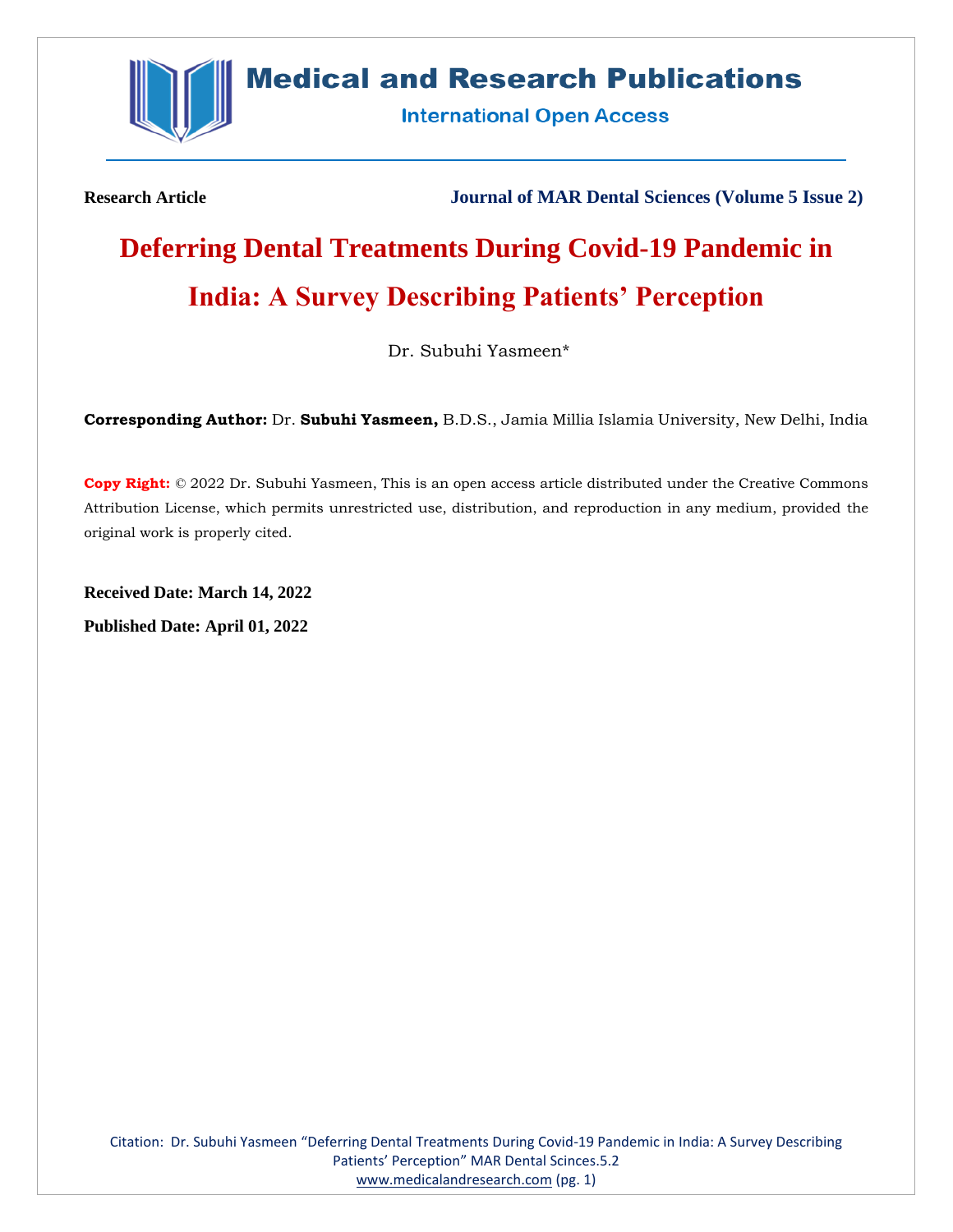#### *ABSTRACT*

*Background: Since the inception of the COVID-19 outbreak human life has been adversely affected globally, including oral health, which is a good indicator of overall health. This has resulted in decreased utilization of dental services and avoidance of the treatment in many countries including India. Despite active COVID-19 vaccination in the country, people are still delaying their dental treatments leading to the emergence of a variety of dental related issues.*

*Aims and Objectives: Fewer studies have examined patients' differing oral treatment during COVID-19 waves, especially in developing countries like India. Therefore, this study aims to shed light on how Indian patients cope with oral health-related issues during the COVID-19 pandemic specially after the second wave.*

*Materials and Method: Patients' perceptions were explored using a web-based questionnaire in a sample of 164 Indian patients. Participants were from different occupations and parts of the country. The survey consists of items related to sociodemographic information, oral health care, causes for delaying dental treatments amidst COVID19, and their future visit to the dental clinic. Next, the descriptive analysis of all the items was performed.*

*Results: The results tell us that 82% of patients believed in delaying their dental treatment during symptoms of Coronavirus while 18% participants have already delayed their treatment in fear of getting affected by the COVID-19 pandemic. This has implications in utilization dental services and in policy planning related to public health protocols in the light of pandemic situations like COVID-19.*

*Conclusion: The findings of this work clearly suggests that there is a clear tendency to defer their dental care needs among Indian patients during the COVID-19 pandemic phase.*

*Keywords: SARS-CoV-2, COVID-19, Aerosols, Dental treatment, perception*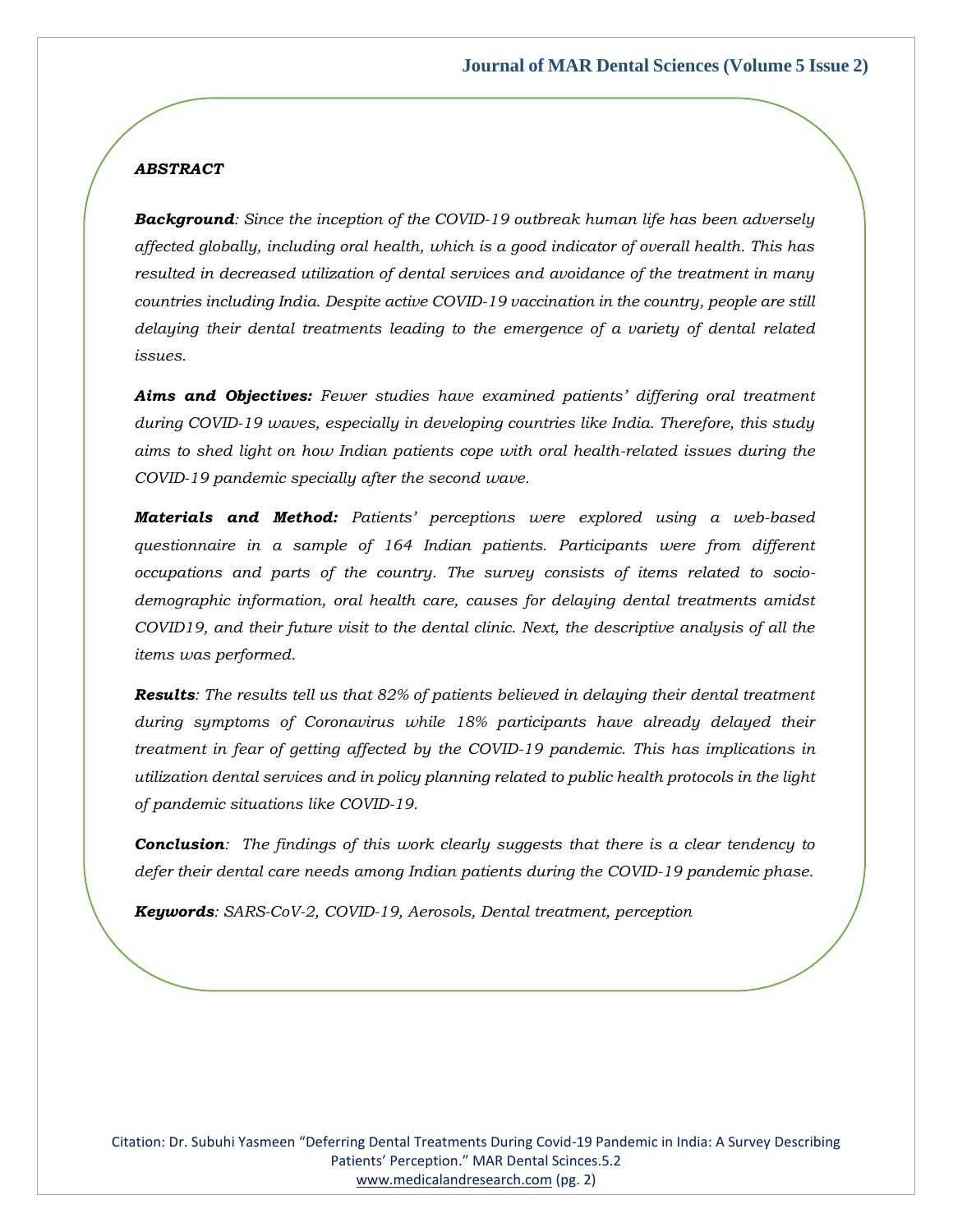#### **Introduction**

Coronavirus Disease 2019 (COVID-19) is a pandemic infecting human all over the world and hitting India with a population of more than 1.34 billion, being the second worst affected country after the United States. It first started as an epidemic in Wuhan City, China. It was declared as a pandemic by World Health Association (WHO) in March 2020 as it spreads rapidly across the globe. The first case of COVID-19 in India was identified on 30th January 2020 in Kerala. COVID-19 infection includes a wide range of symptoms; from asymptomatic to mild cases and severe forms. The symptoms include fever, sore throat, cough, difficulty in breathing, myalgia, pneumonia etc. It can also spread among people through coughing, sneezing and inhalation of coronavirus-containing micro-droplets from infected persons.

Like other countries, India also has started taking precautionary measures to prevent the rapid spread of the disease and decline the number of active cases. The Ministry of Health and Family Welfare (MOHFW) has raised awareness about the recent outbreak and considering this, almost all of the dental services were suspended and only emergency treatment was kept active. After all, dental treatment procedures are considered a high-risk procedure for both the dentist as well as the patient because many dental treatment procedures involve aerosol generation. There is a great concern over dental practice and coronavirus transmission all over the world including India. Collectively all these are leading to an observable change in health-seeking behavior during this pandemic. This study aims to find out the patients' perception regarding their dental treatment and how they are tackling their dental care needs.

#### **Methodology**

A randomized selection of samples was done and a sample size of n=164 was recruited in the study. An online survey was conducted in the months of June-July 2021 for a period of 1 week, from 25.06.2021 to 02.07.2021 using the Google Form software to provide questions and collect and elaborate their responses. The participants were invited via Facebook, WhatsApp, e-mails and other social media platforms. The questionnaire was prepared by compilation of the information gathered from similar research and information and updates based on the current scenario in India due to the second wave of COVID-19 pandemic.

The questionnaire was divided into two parts and each part consists of questions in the form of multiple choice. The questions were in English and were framed in a very simple way so that the participants find that easy to understand. The first part of the questionnaire was related to the socio-demographic characteristics that were investigated, while the second part, which comprised the bulk of the questions, was concerned with people's attitude, behavior and perception about the dental treatment procedures and the utilization of dental practice during COVID-19 pandemic.

Citation: Dr. Subuhi Yasmeen "Deferring Dental Treatments During Covid-19 Pandemic in India: A Survey Describing Patients' Perception." MAR Dental Scinces.5.2 [www.medicalandresearch.com](http://www.medicalandresearch.com/) (pg. 3)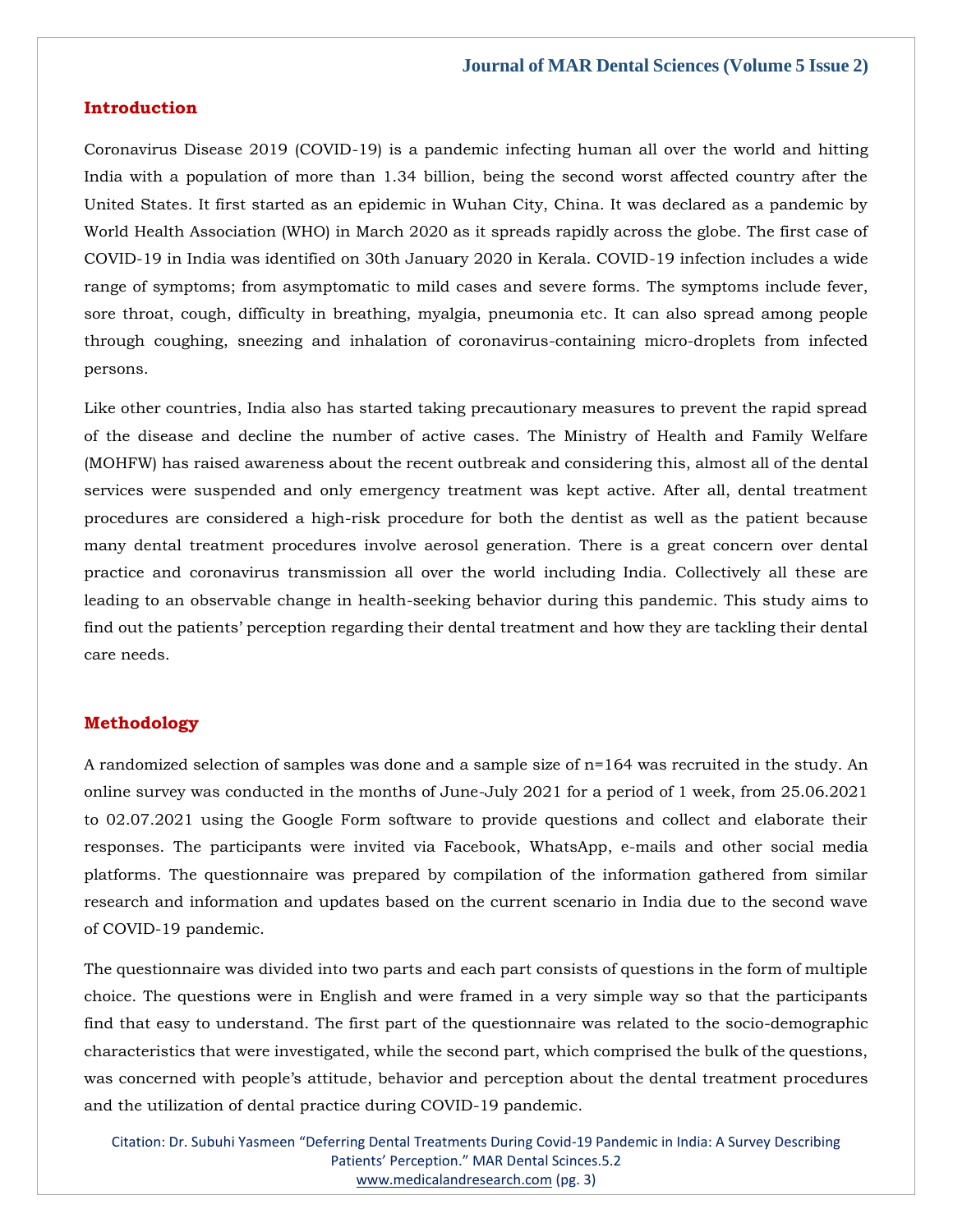The questionnaire maintained the privacy and confidentiality of all the information collected in the study and the ethicality of the study were preserved, as the data were treated at an aggregate level. The questionnaire was available for accepting responses for one week. All the questions were mandatory to answer. Only one response from each participant was accepted to visualize the actual mindset of the participants and to avoid duplication of responses.

# **Result**

In this sub-section, we have enumerated the results of this study. The demographic profile of the respondents has been shown in the following table 1. Further, the figures present respondents' attitudes toward differing dental treatment using pie charts (mention figure number range).

| <b>Categories</b>                      | $Male = 85$<br>(51.8%) | Female = $71$<br>(48.2%) | $Total = 164$<br>(100%) |  |
|----------------------------------------|------------------------|--------------------------|-------------------------|--|
| Age                                    |                        |                          |                         |  |
| 18-25 yrs                              | 42                     | 55                       | 97                      |  |
| 26-35 yrs                              | 30                     | 23                       | 53                      |  |
| 36-45 yrs                              | 03                     | 04                       | 07                      |  |
| $45+$ yrs                              | 04                     | 03                       | 07                      |  |
| <b>Education</b>                       |                        |                          |                         |  |
| Undergraduate                          | 10                     | 21                       | 31                      |  |
| Graduate                               | 39                     | 28                       | 67                      |  |
| Post Graduate                          | 21                     | 24                       | 45                      |  |
| Doctorate and<br><b>Higher Degrees</b> | 13                     | 08                       | 21                      |  |
| <b>Living Area</b>                     |                        |                          |                         |  |
| Urban                                  | 73                     | 62                       | 135                     |  |
| Rural                                  | 14                     | 15                       | 29                      |  |
| <b>Work Status</b>                     |                        |                          |                         |  |
| Student                                | 42                     | 54                       | 96                      |  |
| Part-Time                              | 10                     | 3                        | 13                      |  |
| Full-Time                              | 25                     | 11                       | 36                      |  |
| Non-working                            | 5                      | 14                       | 19                      |  |

**Table 1:** Respondents' demographic details

Citation: Dr. Subuhi Yasmeen "Deferring Dental Treatments During Covid-19 Pandemic in India: A Survey Describing Patients' Perception." MAR Dental Scinces.5.2 [www.medicalandresearch.com](http://www.medicalandresearch.com/) (pg. 4)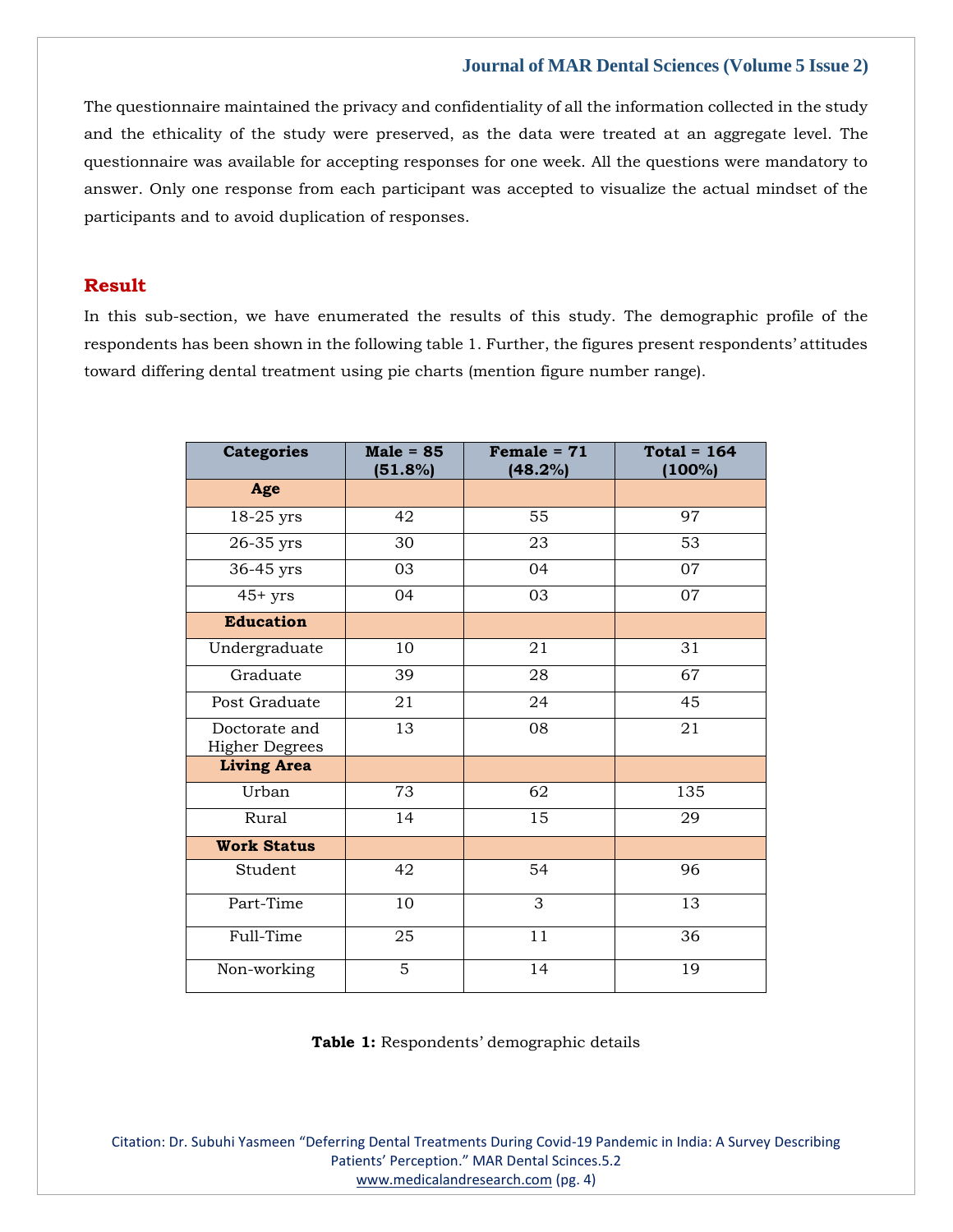Out of 164 participants, 85 participants were male and 71 were female. The respondents have actively participated and have given their responses as per their choice and conditions. The maximum no. of participants belongs to the age group of 18-25yrs followed by 26-35yrs in both male and female groups. The participants were majorly Graduate on both male and female sides with the majority living in urban areas.

| <b>Questions</b>                                                                                           | Yes $(\%$ | No(%) |
|------------------------------------------------------------------------------------------------------------|-----------|-------|
| 1. I had observed difficulty in maintaining oral hygiene during the<br>COVID-19 Pandemic.                  | 55%       | 45%   |
| 2. I know the causes of the spread of COVID-19 infections.                                                 | 93%       | 7%    |
| 3. I am aware that most dental procedures involve Aerosol or splatter<br>production.                       | 46%       | 54%   |
| 4. I know the risk associated with the spread of Coronavirus during<br>dental treatment procedures.        | 85%       | 15%   |
| 5. I had observed increasing tooth-related problems (decaying teeth<br>etc.) during the COVID-19 Pandemic. | 38%       | 62%   |
| 6. While visiting the Dentist from now onwards, I'll check whether my<br>dentist is vaccinated or not.     | 82%       | 18%   |
| 7. I'll suggest my friends/ relatives to get their dental treatment done<br>on time during this pandemic.  | 69%       | 31%   |

**Table 2:** Showing respondents' perceptions

According to 55% of the total participants, they have observed difficulty in maintaining oral hygiene during the COVID-19 pandemic and 93% of the total participants knew the cause of infection of this infection. 54% of respondents knew that most of the dental procedures involve splatter production and 85% knew the risk associated with the spread of Coronavirus during dental treatment procedures. 38% participants have observed increasing tooth-related problems like decay/cavity in tooth etc. during this pandemic. It is very evident from this survey that patients will check from now onwards, whether their dentist is vaccinated or not as 82% participants have opted for the same in the questionnaire while 69% participants will suggest their friends/ relatives to get their dental treatment done on time.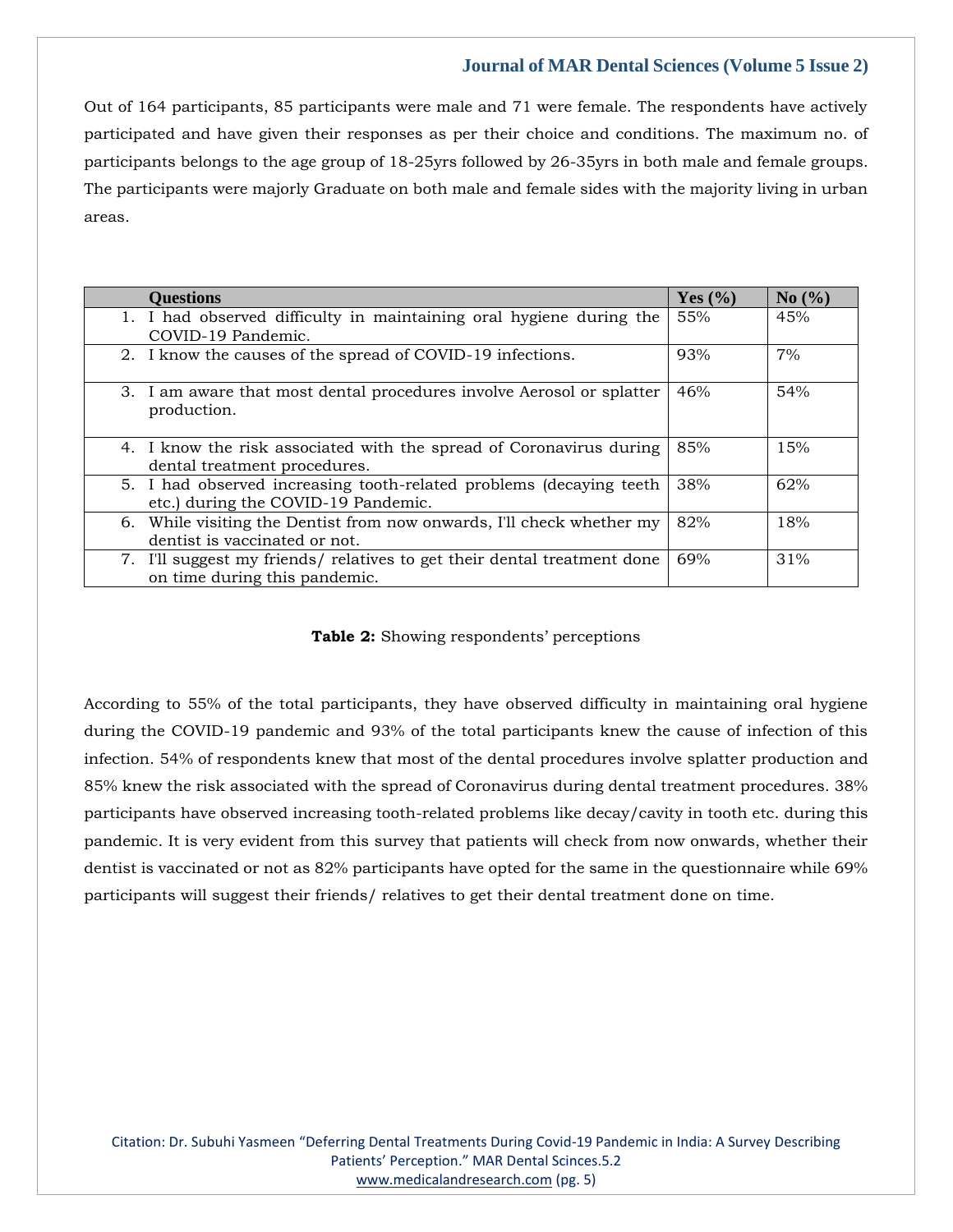Q8. I am feeling…… while going to the Dentist-

a) Safe (40%)

b) Unsafe (60%)

Q9. Mode of consultation that I'll choose for my dental problems during COVID-19 pandemic-

a) Physical (in-person) (42%)

b) Virtual (58%)

Through this survey in India, it is found that 60% of the patients are feeling unsafe while visiting the dental clinic in this pandemic due to the spread of the infection. COVID-19 pandemic has increased online consultation and telemedicine and this is very evident from the responses of 58% of participants who have given the opinion of going for virtual consultation during the COVID-19 pandemic.

Q10. I know that COVID-19 infection can spread through-

a) The saliva of an infected person (4%)

b) Coughing and sneezing of infected person/droplet infection (9%)

c) By contact with aerosols produced during dental treatment procedures of infected persons (2%)

d) All of the above (85%)

85% of participants have said that they know that COVID-19 infection can spread through the saliva of an infected patient, coughing or sneezing of infected patients and through contact of aerosols produced during dental treatment of infected patients.

Q11. I believe in delaying dental treatments if the following symptoms are present-

a) Fever (9%)

- b) Cough/sore throat (7%)
- c) Difficulty in breathing (2%)
- d) All of the above (82%)

It is observed that 82% of patients believed in delaying their dental treatment during symptoms of fever, cough and cold, difficulty in breathing etc.

Citation: Dr. Subuhi Yasmeen "Deferring Dental Treatments During Covid-19 Pandemic in India: A Survey Describing Patients' Perception." MAR Dental Scinces.5.2 [www.medicalandresearch.com](http://www.medicalandresearch.com/) (pg. 6)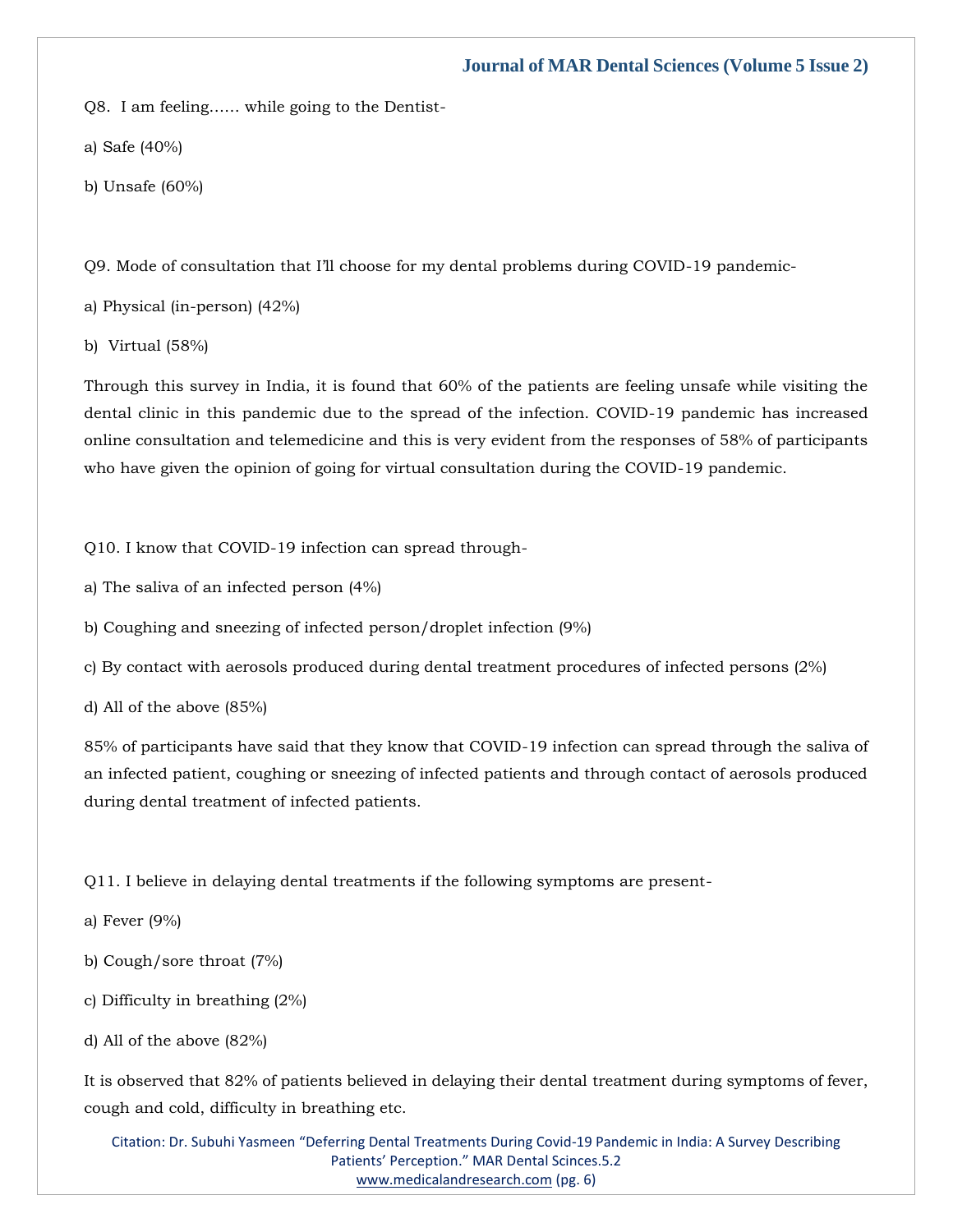Q12. I had faced tooth-related problems during the COVID-19 Pandemic and I-

a) Had visited the dentist and got my treatment done (22%)

b) Had tried self-medication including home remedies (19%)

c) Had virtually consulted the Dentist (13%)

d) Didn't visit the Dentist at all (46%)

46% participants didn't visit the Dentist even they have faced tooth- related problems during COVID-19 pandemic while 19% have tried self-medication including home remedies whereas 13% have consulted the dentist via online mode. Only 22% of the total respondents have visited the dentist and got their treatment done.

Q13. I had an appointment for my dental treatments during COVID-19 Pandemic and me-

a) Had visited my Dentist on time (19%)

b) Had scheduled my appointment (10%)

c) Had delayed my treatment in fear of getting affected by Coronavirus (18%)

d) Wasn't having any appointment (53%)

18% participants have delayed their treatment in fear of getting affected by Coronavirus while 10% have re-scheduled their appointment.

Q14. In case of my non-emergency dental treatments like a routine check-up, cleaning, follow up, etc.-

a) I'll not delay in going to the Dentist as per my schedule (18%)

b) I'll delay my treatment due to fear of getting an infection of Coronavirus (14%)

c) I'll delay my treatment as long as I don't feel any discomfort (27%)

d) I'll delay my treatment till I'll be fully vaccinated (41%)

It is clearly understood from the responses of 41% of participants that they believe in delaying their dental treatment till they become fully vaccinated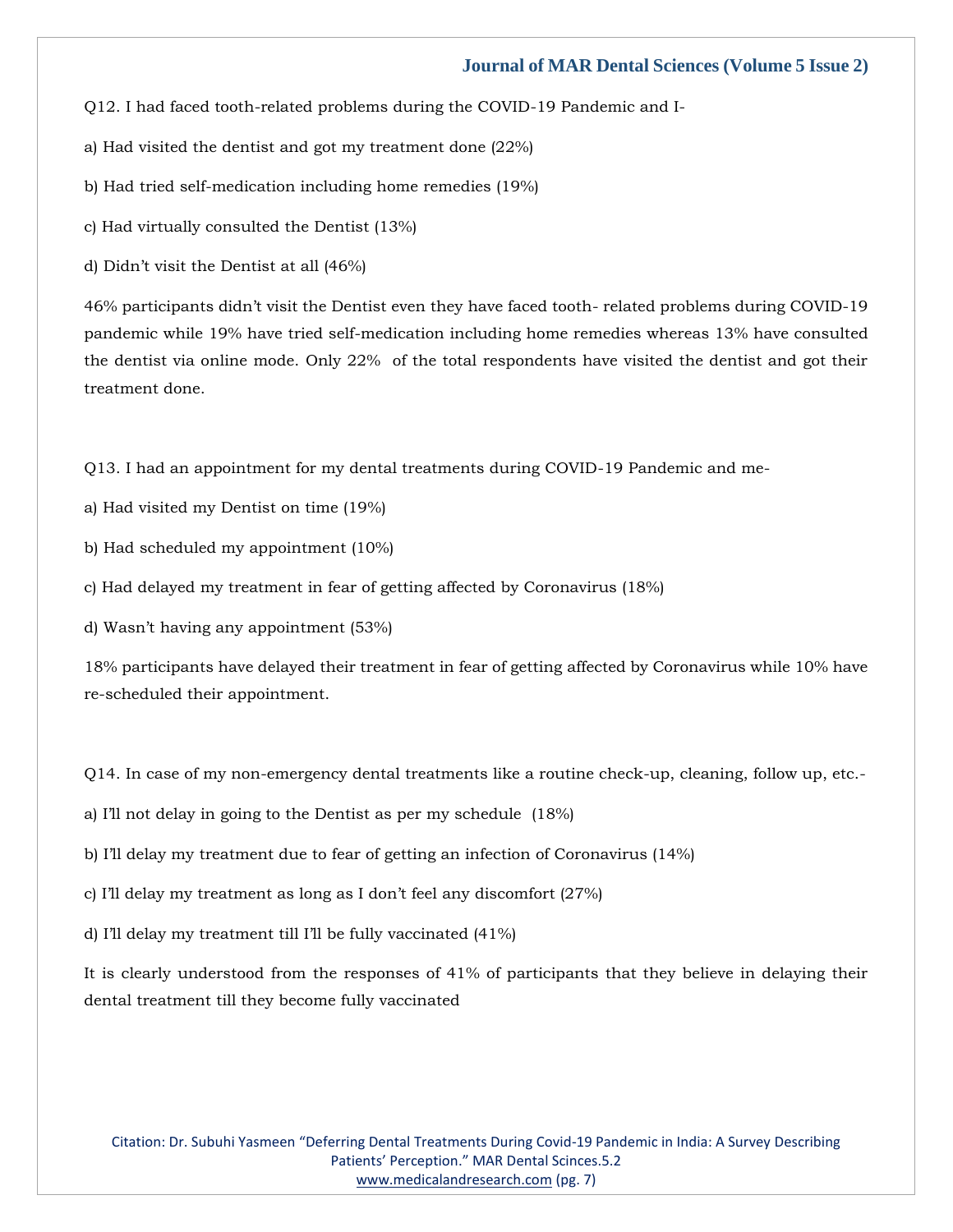Q15. In case of any dental emergency, I'll-

a) Not delay my treatment (42%)

b) Consult the Dentist virtually (37%)

c) Take some medicines on my own to get relief (7%)

d) Try home remedies to get relief (14%)

42% of the respondents have marked that they'll go to the dentist without delaying only in case of dental emergency while 37% will consult via online mode.

Q16. I am planning to visit the Dentist-

a) In next month (19%)

b) Within next 3-4 months (24%)

c) Next year (6%)

d) Not at all, until I'll require any emergency treatment (51%)

51% participants will not go to the dentist in this pandemic until and unless their will be any emergency.

# **Conclusion**

COVID-19 has not only created a threat to humanity but also has damaged the lives of individuals and/or families in different ways- be it professionally or psychologically. This study was carried out immediately after the end of the second wave in India (25.06.2021 to 02.07.2021). The aim was to understand through this, how concerned dental patients were about the possibility of contracting an infection in the dental practice and if this may affect their visit to the dentist. The present questionnaire was designed trying to reduce the chances of the errors in answers which might be induced by misinterpretation of questions, by asking a limited number of simple and clear questions; never withstanding, limitations of such surveys are mainly related to the difficulties in conveying feelings and emotions into multiple-choice answers. In the present case, however, all questions were answered and the results were never contradictor, showing overall good compliance from participants.

In more than half of the participants (55%), it is found that they had observed difficulty in maintaining their oral hygiene while 45% of them haven't observed any difficulty for the same during this pandemic phase. In fact, 85% of the participants knew the risk associated with the spread of Coronavirus during dental treatments and 60% of the people are feeling unsafe while visiting the dentist. 58% of the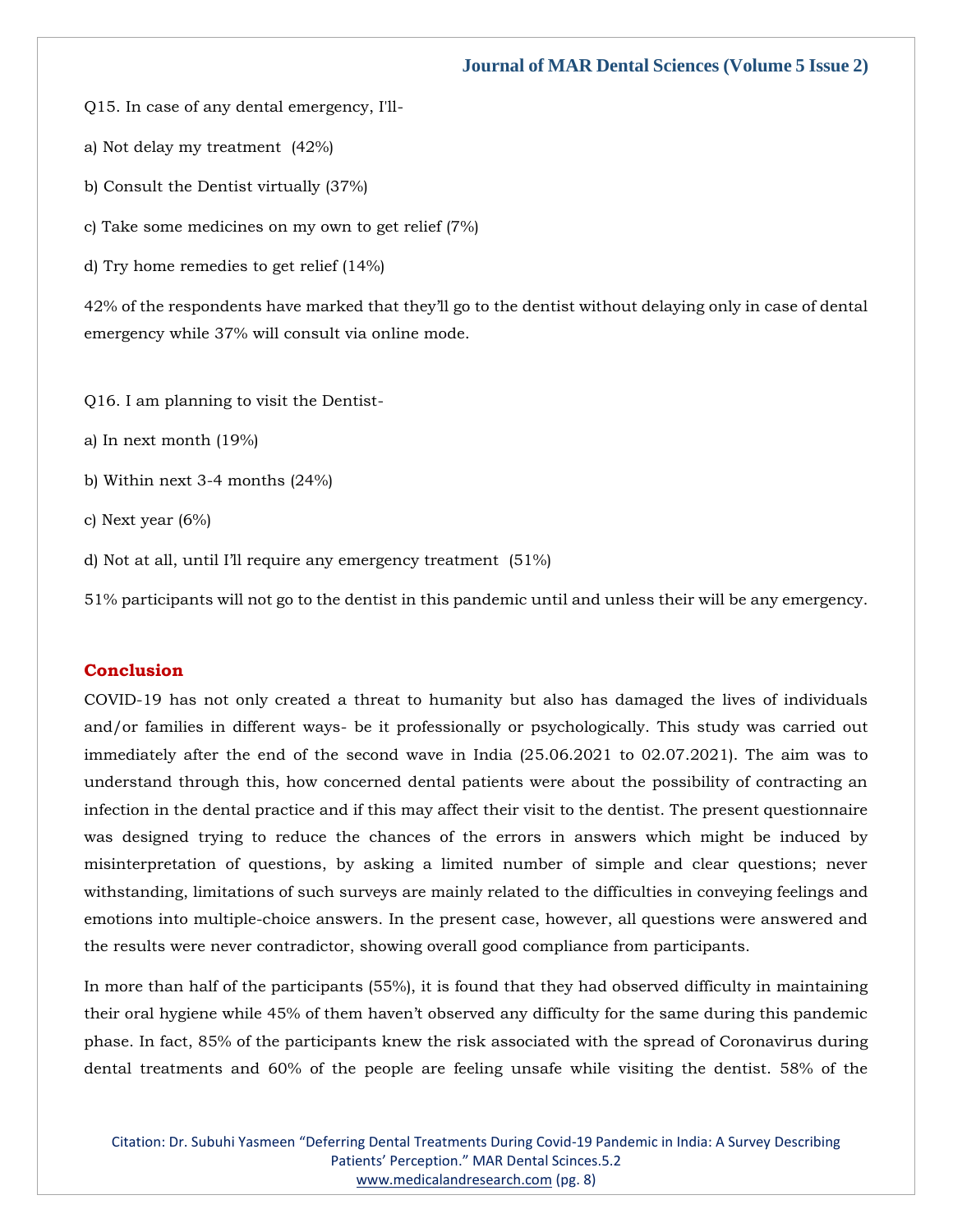participants will choose teledentistry or virtual consultation to the dentist for their dental problems during this pandemic while 42% of participants will go to the dental clinic.

There is a clear-cut tendency of delaying dental treatment is revealed from this survey because 42% of the participants have faced tooth-related problems during the COVID-19 pandemic but they didn't visit the dentist while 19% and 11% had virtually consulted and tried home remedies for the same respectively. Only 22% of them had visited the dental clinic for treatment. Despite having an appointment for their dental treatment, 18% of participants have delayed their treatment due to the fear of getting affected by Coronavirus while 10% have re-scheduled their appointment.

Therefore, correct communication between patients and dental practitioners is of utmost importance to remove this fear of getting infected by Coronavirus from the patients' minds. On the other hand, the dentist should follow proper sterilization and disinfection procedures to avoid the chances of infection and should reduce the number of scheduled appointments per day. There is a need to initiate some programs from the government side along with health care workers for the counselling of the patients and making them more aware about dental treatments and clearing their myths and queries. The introduction of tele-dentistry, paying attention to infection control measures, and the development of isolated emergency dental care centres are pragmatic and effective ways to maintain and enhance oral health among the public.

# **References**

[1. Abramovitz, I.; Palmon, A.; Levy, D.; Karabucak, B.; Kot-Limon, N.; Shay, B.; Kolokythas, A.;](https://www.google.com/search?q=Dental+care+during+the+coronavirus+disease+2019+%28COVID-19%29+outbreak%3A+Operatory+considerations+and+clinical+aspects&sxsrf=APq-WBtzyVqA-bLhWOdZLvA0CUQz3JL1cw%3A1647426489602&ei=ubsxYpusJImD4-EPhLaMUA&ved=0ahUKEwjb7NL1tcr2AhWJwTgGHQQbAwoQ4dUDCA8&oq=Dental+care+during+the+coronavirus+disease+2019+%28COVID-19%29+outbreak%3A+Operatory+considerations+and+clinical+aspects&gs_lcp=Cgdnd3Mtd2l6EAwyBwgjEOoCECcyBwgjEOoCECcyBwgjEOoCECcyBwgjEOoCECcyBwgjEOoCECcyBwgjEOoCECcyBwgjEOoCECcyBwgjEOoCECcyBwgjEOoCECcyBwgjEOoCECdKBAhBGABKBAhGGABQ7wJY7wJgoAhoAXABeACAAQCIAQCSAQCYAQCgAQGgAQKwAQrAAQE&sclient=gws-wiz)  Almoznino, G. Dental care [during the coronavirus disease 2019 \(COVID-19\) outbreak: Operatory](https://www.google.com/search?q=Dental+care+during+the+coronavirus+disease+2019+%28COVID-19%29+outbreak%3A+Operatory+considerations+and+clinical+aspects&sxsrf=APq-WBtzyVqA-bLhWOdZLvA0CUQz3JL1cw%3A1647426489602&ei=ubsxYpusJImD4-EPhLaMUA&ved=0ahUKEwjb7NL1tcr2AhWJwTgGHQQbAwoQ4dUDCA8&oq=Dental+care+during+the+coronavirus+disease+2019+%28COVID-19%29+outbreak%3A+Operatory+considerations+and+clinical+aspects&gs_lcp=Cgdnd3Mtd2l6EAwyBwgjEOoCECcyBwgjEOoCECcyBwgjEOoCECcyBwgjEOoCECcyBwgjEOoCECcyBwgjEOoCECcyBwgjEOoCECcyBwgjEOoCECcyBwgjEOoCECcyBwgjEOoCECdKBAhBGABKBAhGGABQ7wJY7wJgoAhoAXABeACAAQCIAQCSAQCYAQCgAQGgAQKwAQrAAQE&sclient=gws-wiz)  [considerations and clinical aspects. Quintessence Int. 2020, 51, 418](https://www.google.com/search?q=Dental+care+during+the+coronavirus+disease+2019+%28COVID-19%29+outbreak%3A+Operatory+considerations+and+clinical+aspects&sxsrf=APq-WBtzyVqA-bLhWOdZLvA0CUQz3JL1cw%3A1647426489602&ei=ubsxYpusJImD4-EPhLaMUA&ved=0ahUKEwjb7NL1tcr2AhWJwTgGHQQbAwoQ4dUDCA8&oq=Dental+care+during+the+coronavirus+disease+2019+%28COVID-19%29+outbreak%3A+Operatory+considerations+and+clinical+aspects&gs_lcp=Cgdnd3Mtd2l6EAwyBwgjEOoCECcyBwgjEOoCECcyBwgjEOoCECcyBwgjEOoCECcyBwgjEOoCECcyBwgjEOoCECcyBwgjEOoCECcyBwgjEOoCECcyBwgjEOoCECcyBwgjEOoCECdKBAhBGABKBAhGGABQ7wJY7wJgoAhoAXABeACAAQCIAQCSAQCYAQCgAQGgAQKwAQrAAQE&sclient=gws-wiz)–429.

[2. ADA. American Dental Association Responds to World Health Organization Recommendation:](https://www.google.com/search?q=World+Health+Organization+Recommendation%3A+Dentistry+is+Essential+Health+Care+The+US%3A+American+Dental+Association+&sxsrf=APq-WBtN3mUlzlGivJRyApBjpAJNXUeVZA%3A1647426471431&ei=p7sxYp2kEKCb4-EPtvmD4AU&ved=0ahUKEwjdk_Tstcr2AhWgzTgGHbb8AFwQ4dUDCA8&oq=World+Health+Organization+Recommendation%3A+Dentistry+is+Essential+Health+Care+The+US%3A+American+Dental+Association+&gs_lcp=Cgdnd3Mtd2l6EAwyBwgjEOoCECcyBwgjEOoCECcyBwgjEOoCECcyBwgjEOoCECcyBwgjEOoCECcyBwgjEOoCECcyBwgjEOoCECcyBwgjEOoCECcyBwgjEOoCECcyBwgjEOoCECdKBAhBGABKBAhGGABQsQFYsQFgsAhoAXABeACAAQCIAQCSAQCYAQCgAQGgAQKwAQrAAQE&sclient=gws-wiz)  [Dentistry is Essential Health Care The US: American Dental Association \(ADA\). 2020.](https://www.google.com/search?q=World+Health+Organization+Recommendation%3A+Dentistry+is+Essential+Health+Care+The+US%3A+American+Dental+Association+&sxsrf=APq-WBtN3mUlzlGivJRyApBjpAJNXUeVZA%3A1647426471431&ei=p7sxYp2kEKCb4-EPtvmD4AU&ved=0ahUKEwjdk_Tstcr2AhWgzTgGHbb8AFwQ4dUDCA8&oq=World+Health+Organization+Recommendation%3A+Dentistry+is+Essential+Health+Care+The+US%3A+American+Dental+Association+&gs_lcp=Cgdnd3Mtd2l6EAwyBwgjEOoCECcyBwgjEOoCECcyBwgjEOoCECcyBwgjEOoCECcyBwgjEOoCECcyBwgjEOoCECcyBwgjEOoCECcyBwgjEOoCECcyBwgjEOoCECcyBwgjEOoCECdKBAhBGABKBAhGGABQsQFYsQFgsAhoAXABeACAAQCIAQCSAQCYAQCgAQGgAQKwAQrAAQE&sclient=gws-wiz)

[3.Ahmed MA, Jouhar R, Ahmed N, et al. Fear and practice modifications among dentists to combat novel](https://www.google.com/search?q=Fear+and+practice+modifications+among+dentists+to+combat+novel+coronavirus+disease+%28COVID-19%29+outbreak&sxsrf=APq-WBuDSpykqpV8oS2niwGTFJruBlZYyg%3A1647426449786&ei=kbsxYt7LL5ad4-EPxqqfwAw&ved=0ahUKEwie2NTitcr2AhWWzjgGHUbVB8gQ4dUDCA8&oq=Fear+and+practice+modifications+among+dentists+to+combat+novel+coronavirus+disease+%28COVID-19%29+outbreak&gs_lcp=Cgdnd3Mtd2l6EAwyBwgjEOoCECcyBwgjEOoCECcyBwgjEOoCECcyBwgjEOoCECcyBwgjEOoCECcyBwgjEOoCECcyBwgjEOoCECcyBwgjEOoCECcyBwgjEOoCECcyBwgjEOoCECdKBAhBGABKBAhGGABQwgJYwgJg9AloAXABeACAAQCIAQCSAQCYAQCgAQGgAQKwAQrAAQE&sclient=gws-wiz)  [coronavirus disease \(COVID-19\) outbreak. Int J Environ Res Public Health 2020;17\(8\):E2821. DOI:](https://www.google.com/search?q=Fear+and+practice+modifications+among+dentists+to+combat+novel+coronavirus+disease+%28COVID-19%29+outbreak&sxsrf=APq-WBuDSpykqpV8oS2niwGTFJruBlZYyg%3A1647426449786&ei=kbsxYt7LL5ad4-EPxqqfwAw&ved=0ahUKEwie2NTitcr2AhWWzjgGHUbVB8gQ4dUDCA8&oq=Fear+and+practice+modifications+among+dentists+to+combat+novel+coronavirus+disease+%28COVID-19%29+outbreak&gs_lcp=Cgdnd3Mtd2l6EAwyBwgjEOoCECcyBwgjEOoCECcyBwgjEOoCECcyBwgjEOoCECcyBwgjEOoCECcyBwgjEOoCECcyBwgjEOoCECcyBwgjEOoCECcyBwgjEOoCECcyBwgjEOoCECdKBAhBGABKBAhGGABQwgJYwgJg9AloAXABeACAAQCIAQCSAQCYAQCgAQGgAQKwAQrAAQE&sclient=gws-wiz)  [10.3390/ijerph17082821.](https://www.google.com/search?q=Fear+and+practice+modifications+among+dentists+to+combat+novel+coronavirus+disease+%28COVID-19%29+outbreak&sxsrf=APq-WBuDSpykqpV8oS2niwGTFJruBlZYyg%3A1647426449786&ei=kbsxYt7LL5ad4-EPxqqfwAw&ved=0ahUKEwie2NTitcr2AhWWzjgGHUbVB8gQ4dUDCA8&oq=Fear+and+practice+modifications+among+dentists+to+combat+novel+coronavirus+disease+%28COVID-19%29+outbreak&gs_lcp=Cgdnd3Mtd2l6EAwyBwgjEOoCECcyBwgjEOoCECcyBwgjEOoCECcyBwgjEOoCECcyBwgjEOoCECcyBwgjEOoCECcyBwgjEOoCECcyBwgjEOoCECcyBwgjEOoCECcyBwgjEOoCECdKBAhBGABKBAhGGABQwgJYwgJg9AloAXABeACAAQCIAQCSAQCYAQCgAQGgAQKwAQrAAQE&sclient=gws-wiz)

[4. Alharbi A, Alharbi S, Alqaidi S. Guidelines for dental care provision during the COVID-19 pandemic.](https://www.google.com/search?q=Guidelines+for+dental+care+provision+during+the+COVID-19+pandemic&sxsrf=APq-WBsV8fuwB6cxNBTMNGohuNJsUlVWbA%3A1647426426449&ei=ersxYqP_Gtia4-EPmLqJkAY&ved=0ahUKEwijpMTXtcr2AhVYzTgGHRhdAmIQ4dUDCA8&oq=Guidelines+for+dental+care+provision+during+the+COVID-19+pandemic&gs_lcp=Cgdnd3Mtd2l6EAwyBQgAEIAEOgcIIxDqAhAnSgQIQRgASgQIRhgAUNwCWNwCYP89aAFwAHgAgAF_iAF_kgEDMC4xmAEAoAEBoAECsAEKwAEB&sclient=gws-wiz)  Saudi Dent J 2020;32(4):181–[186. DOI: 10.1016/j.sdentj.2020.04.001.](https://www.google.com/search?q=Guidelines+for+dental+care+provision+during+the+COVID-19+pandemic&sxsrf=APq-WBsV8fuwB6cxNBTMNGohuNJsUlVWbA%3A1647426426449&ei=ersxYqP_Gtia4-EPmLqJkAY&ved=0ahUKEwijpMTXtcr2AhVYzTgGHRhdAmIQ4dUDCA8&oq=Guidelines+for+dental+care+provision+during+the+COVID-19+pandemic&gs_lcp=Cgdnd3Mtd2l6EAwyBQgAEIAEOgcIIxDqAhAnSgQIQRgASgQIRhgAUNwCWNwCYP89aAFwAHgAgAF_iAF_kgEDMC4xmAEAoAEBoAECsAEKwAEB&sclient=gws-wiz)

[5. Ali,K.; Raja, M.Coronavirus disease 2019 \(COVID-19\): Challenges and management of aerosol](https://www.google.com/search?q=Challenges+and+management+of+aerosol-generating+procedures+in+dentistry.&sxsrf=APq-WBvOMld2bj2_jmfh8ixWTINi8pBDqg%3A1647426405838&ei=ZbsxYu3PMvyC4-EPw8uNiAM&ved=0ahUKEwitltrNtcr2AhV8wTgGHcNlAzEQ4dUDCA8&oq=Challenges+and+management+of+aerosol-generating+procedures+in+dentistry.&gs_lcp=Cgdnd3Mtd2l6EAw6BwgjEOoCECdKBAhBGABKBAhGGABQ2QJY2QJgzAZoAXABeACAAXqIAXqSAQMwLjGYAQCgAQGgAQKwAQrAAQE&sclient=gws-wiz)[generating procedures in dentistry. Evid. Based Dent. 2020, 21, 44](https://www.google.com/search?q=Challenges+and+management+of+aerosol-generating+procedures+in+dentistry.&sxsrf=APq-WBvOMld2bj2_jmfh8ixWTINi8pBDqg%3A1647426405838&ei=ZbsxYu3PMvyC4-EPw8uNiAM&ved=0ahUKEwitltrNtcr2AhV8wTgGHcNlAzEQ4dUDCA8&oq=Challenges+and+management+of+aerosol-generating+procedures+in+dentistry.&gs_lcp=Cgdnd3Mtd2l6EAw6BwgjEOoCECdKBAhBGABKBAhGGABQ2QJY2QJgzAZoAXABeACAAXqIAXqSAQMwLjGYAQCgAQGgAQKwAQrAAQE&sclient=gws-wiz)–45.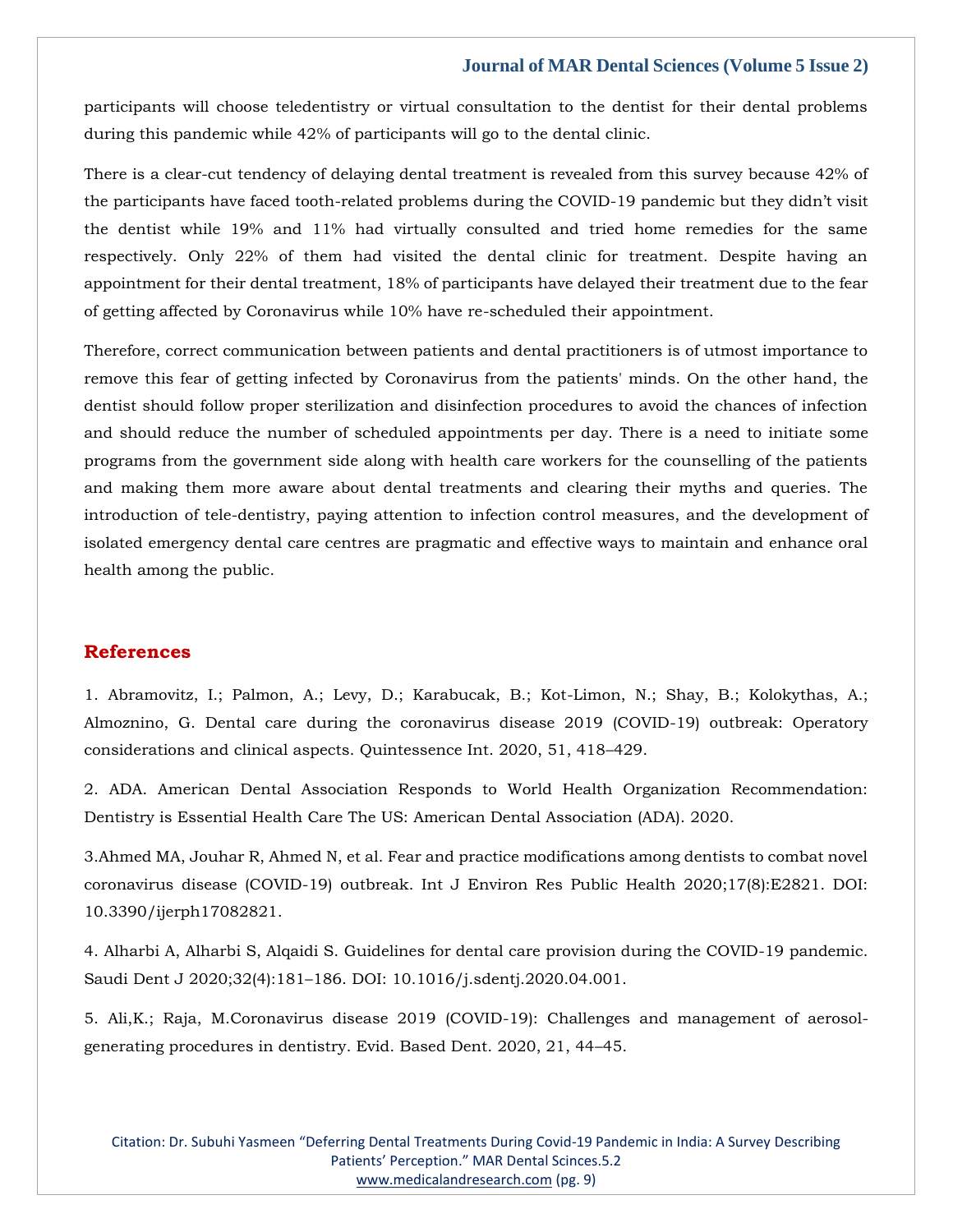[6. Amal S. Al-Maani and \\*Seif S. Al-Abri. Sultan Qaboos University Med J, February 2021, Vol. 21, Iss.](https://www.google.com/search?q=COVID-19+in+Healthcare+Workers+and+Serving+Safe+Healthcare+During+the+Pandemic.&sxsrf=APq-WBvf7UBQi0Nb7adE52CMWDbbrRUYqQ%3A1647426378769&ei=SrsxYqS4Lo2a4-EP6rmNkAs&ved=0ahUKEwikhebAtcr2AhUNzTgGHepcA7IQ4dUDCA8&oq=COVID-19+in+Healthcare+Workers+and+Serving+Safe+Healthcare+During+the+Pandemic.&gs_lcp=Cgdnd3Mtd2l6EAw6BwgjEOoCECdKBAhBGABKBAhGGABQnANYnANgvgZoAXABeACAAXKIAXKSAQMwLjGYAQCgAQGgAQKwAQrAAQE&sclient=gws-wiz)  1, pp. e1–[3, Epub. 15 Mar 21. COVID-19 in Healthcare Workers and Serving Safe Healthcare During](https://www.google.com/search?q=COVID-19+in+Healthcare+Workers+and+Serving+Safe+Healthcare+During+the+Pandemic.&sxsrf=APq-WBvf7UBQi0Nb7adE52CMWDbbrRUYqQ%3A1647426378769&ei=SrsxYqS4Lo2a4-EP6rmNkAs&ved=0ahUKEwikhebAtcr2AhUNzTgGHepcA7IQ4dUDCA8&oq=COVID-19+in+Healthcare+Workers+and+Serving+Safe+Healthcare+During+the+Pandemic.&gs_lcp=Cgdnd3Mtd2l6EAw6BwgjEOoCECdKBAhBGABKBAhGGABQnANYnANgvgZoAXABeACAAXKIAXKSAQMwLjGYAQCgAQGgAQKwAQrAAQE&sclient=gws-wiz)  [the Pandemic.](https://www.google.com/search?q=COVID-19+in+Healthcare+Workers+and+Serving+Safe+Healthcare+During+the+Pandemic.&sxsrf=APq-WBvf7UBQi0Nb7adE52CMWDbbrRUYqQ%3A1647426378769&ei=SrsxYqS4Lo2a4-EP6rmNkAs&ved=0ahUKEwikhebAtcr2AhUNzTgGHepcA7IQ4dUDCA8&oq=COVID-19+in+Healthcare+Workers+and+Serving+Safe+Healthcare+During+the+Pandemic.&gs_lcp=Cgdnd3Mtd2l6EAw6BwgjEOoCECdKBAhBGABKBAhGGABQnANYnANgvgZoAXABeACAAXKIAXKSAQMwLjGYAQCgAQGgAQKwAQrAAQE&sclient=gws-wiz)

[7. Amato A, Caggiano M, Amato M, Moccia G, Capunzo M, De Caro F. Infection control in dental practice](https://www.google.com/search?q=.+Infection+control+in+dental+practice+during+the+COVID-19+pandemic&sxsrf=APq-WBu8R05sSnVWonBRCu-iZZXIwveuZA%3A1647426331561&ei=G7sxYq3XIYaW4-EPr4-EqAo&ved=0ahUKEwjt0KSqtcr2AhUGyzgGHa8HAaUQ4dUDCA8&oq=.+Infection+control+in+dental+practice+during+the+COVID-19+pandemic&gs_lcp=Cgdnd3Mtd2l6EAwyBggAEBYQHjIGCAAQFhAeOgcIIxDqAhAnSgQIQRgASgQIRhgAUKQCWKQCYL8MaAFwAXgAgAFsiAFskgEDMC4xmAEAoAEBoAECsAEKwAEB&sclient=gws-wiz)  [during the COVID-19 pandemic. Int J Environ Res Public Health. 2020;17\(13\):4769.](https://www.google.com/search?q=.+Infection+control+in+dental+practice+during+the+COVID-19+pandemic&sxsrf=APq-WBu8R05sSnVWonBRCu-iZZXIwveuZA%3A1647426331561&ei=G7sxYq3XIYaW4-EPr4-EqAo&ved=0ahUKEwjt0KSqtcr2AhUGyzgGHa8HAaUQ4dUDCA8&oq=.+Infection+control+in+dental+practice+during+the+COVID-19+pandemic&gs_lcp=Cgdnd3Mtd2l6EAwyBggAEBYQHjIGCAAQFhAeOgcIIxDqAhAnSgQIQRgASgQIRhgAUKQCWKQCYL8MaAFwAXgAgAFsiAFskgEDMC4xmAEAoAEBoAECsAEKwAEB&sclient=gws-wiz)

8. American Dental Association. What Constitutes a Dental Emergency?. 2020. https://success.ada.org/~/media/CPS/Files/OpenFiles/ADA\_COVID19\_Dental\_Emergency\_DDS.pdf. Accessed 23 Aug 2020

[9. Ather A, Patel B, Ruparel NB, Diogenes A, Hargreaves KM. Coronavirus Disease 19 \(COVID-19\):](https://www.google.com/search?q=Coronavirus+Disease+19+%28COVID-19%29%3A+Implications+for+clinical+dental+care&sxsrf=APq-WBt2QtnDuTC3u20GSdR70US9ft3YCQ%3A1647426314724&ei=CrsxYoPhK-WK4-EPtt6c6AE&ved=0ahUKEwiDjqGitcr2AhVlxTgGHTYvBx0Q4dUDCA8&oq=Coronavirus+Disease+19+%28COVID-19%29%3A+Implications+for+clinical+dental+care&gs_lcp=Cgdnd3Mtd2l6EAwyBQgAEIAEOgcIIxDqAhAnSgQIQRgASgQIRhgAUJQDWJQDYO0HaAFwAXgAgAF0iAF0kgEDMC4xmAEAoAEBoAECsAEKwAEB&sclient=gws-wiz)  [Implications for clinical dental care. J Endod 2020;46:584-595.](https://www.google.com/search?q=Coronavirus+Disease+19+%28COVID-19%29%3A+Implications+for+clinical+dental+care&sxsrf=APq-WBt2QtnDuTC3u20GSdR70US9ft3YCQ%3A1647426314724&ei=CrsxYoPhK-WK4-EPtt6c6AE&ved=0ahUKEwiDjqGitcr2AhVlxTgGHTYvBx0Q4dUDCA8&oq=Coronavirus+Disease+19+%28COVID-19%29%3A+Implications+for+clinical+dental+care&gs_lcp=Cgdnd3Mtd2l6EAwyBQgAEIAEOgcIIxDqAhAnSgQIQRgASgQIRhgAUJQDWJQDYO0HaAFwAXgAgAF0iAF0kgEDMC4xmAEAoAEBoAECsAEKwAEB&sclient=gws-wiz)

[10. Barabari P, Moharamzadeh K. Novel coronavirus \(COVID-19\) and dentistry-a comprehensive review](https://www.google.com/search?q=.+Novel+coronavirus+%28COVID-19%29+and+dentistry-a+comprehensive+review+of+literature&sxsrf=APq-WBtwZYaDOCXgceAOjviIhvvLaG0aUQ%3A1647426258631&ei=0roxYs_zJZeJ4-EP-IOzqAM&ved=0ahUKEwjPpMGHtcr2AhWXxDgGHfjBDDUQ4dUDCA8&oq=.+Novel+coronavirus+%28COVID-19%29+and+dentistry-a+comprehensive+review+of+literature&gs_lcp=Cgdnd3Mtd2l6EAwyBggAEBYQHjoHCCMQ6gIQJ0oECEEYAEoECEYYAFDZAljZAmCrCGgBcAB4AIABgAGIAYABkgEDMC4xmAEAoAEBoAECsAEKwAEB&sclient=gws-wiz)  [of literature. Dent J. 2020;8\(2\):53.](https://www.google.com/search?q=.+Novel+coronavirus+%28COVID-19%29+and+dentistry-a+comprehensive+review+of+literature&sxsrf=APq-WBtwZYaDOCXgceAOjviIhvvLaG0aUQ%3A1647426258631&ei=0roxYs_zJZeJ4-EP-IOzqAM&ved=0ahUKEwjPpMGHtcr2AhWXxDgGHfjBDDUQ4dUDCA8&oq=.+Novel+coronavirus+%28COVID-19%29+and+dentistry-a+comprehensive+review+of+literature&gs_lcp=Cgdnd3Mtd2l6EAwyBggAEBYQHjoHCCMQ6gIQJ0oECEEYAEoECEYYAFDZAljZAmCrCGgBcAB4AIABgAGIAYABkgEDMC4xmAEAoAEBoAECsAEKwAEB&sclient=gws-wiz)

[11. Bener A, Khal A. Knowledge, attitude and practice towards SARS A community based study. JRSH](https://www.google.com/search?q=Knowledge%2C+attitude+and+practice+towards+SARS+A+community+based+study&sxsrf=APq-WBvipMWSfO_xw7IlIs1-sETqZfzxrw%3A1647426299045&ei=-7oxYuurAqqb4-EPmtOjwAo&ved=0ahUKEwirleSatcr2AhWqzTgGHZrpCKgQ4dUDCA8&oq=Knowledge%2C+attitude+and+practice+towards+SARS+A+community+based+study&gs_lcp=Cgdnd3Mtd2l6EAw6BwgjEOoCECdKBAhBGABKBAhGGABQhAFYhAFgzwVoAXAAeACAAXuIAXuSAQMwLjGYAQCgAQGgAQKwAQrAAQE&sclient=gws-wiz)  [2004;124:167-70.](https://www.google.com/search?q=Knowledge%2C+attitude+and+practice+towards+SARS+A+community+based+study&sxsrf=APq-WBvipMWSfO_xw7IlIs1-sETqZfzxrw%3A1647426299045&ei=-7oxYuurAqqb4-EPmtOjwAo&ved=0ahUKEwirleSatcr2AhWqzTgGHZrpCKgQ4dUDCA8&oq=Knowledge%2C+attitude+and+practice+towards+SARS+A+community+based+study&gs_lcp=Cgdnd3Mtd2l6EAw6BwgjEOoCECdKBAhBGABKBAhGGABQhAFYhAFgzwVoAXAAeACAAXuIAXuSAQMwLjGYAQCgAQGgAQKwAQrAAQE&sclient=gws-wiz)

12. By Deborah Schoch. Less Drilling, Less Germ Spray: Dentistry Adapts to the Covid Era. Available online: https://www.nytimes. Com/2021/02/09/health/covid-dentists-teeth.htm.

13. Cotrin P, Peloso RM, Oliveira RC, de Oliveira RCG, Pini NIP, Valarelli FP, et al. Impact of coronavirus pandemic in appointments and anxiety/concerns of patients regarding orthodontic treatment. Orthod Craniofac Res. 2020. https://doi.org/10.1111/ocr.12395.

[14. Dalia E. Meisha1\\* , Ahad Mosallem Alsolami2 Abstract and Ghaliah Muslih Alharbi. Social](file:///C:/Users/Arief%20Mahimudh/Desktop/MARCH%20Proofs/14.%20Dalia%20E.%20Meisha1*%20,%20Ahad%20Mosallem%20Alsolami2%20Abstract%20and%20Ghaliah%20Muslih%20Alharbi.%20Social%20determinants%20of%20seeking%20emergency%20and%20routine%20dental%20care%20in%20Saudi%20Arabia%20during%20the%20COVID-19%20pandemic.%20BMC%20Oral%20Health%20https:/doi.org/10.1186/s12903-021-01577-1)  [determinants of seeking emergency and routine dental care in Saudi Arabia during the COVID-19](file:///C:/Users/Arief%20Mahimudh/Desktop/MARCH%20Proofs/14.%20Dalia%20E.%20Meisha1*%20,%20Ahad%20Mosallem%20Alsolami2%20Abstract%20and%20Ghaliah%20Muslih%20Alharbi.%20Social%20determinants%20of%20seeking%20emergency%20and%20routine%20dental%20care%20in%20Saudi%20Arabia%20during%20the%20COVID-19%20pandemic.%20BMC%20Oral%20Health%20https:/doi.org/10.1186/s12903-021-01577-1)  [pandemic. BMC Oral Health https://doi.org/10.1186/s12903-021-01577-1](file:///C:/Users/Arief%20Mahimudh/Desktop/MARCH%20Proofs/14.%20Dalia%20E.%20Meisha1*%20,%20Ahad%20Mosallem%20Alsolami2%20Abstract%20and%20Ghaliah%20Muslih%20Alharbi.%20Social%20determinants%20of%20seeking%20emergency%20and%20routine%20dental%20care%20in%20Saudi%20Arabia%20during%20the%20COVID-19%20pandemic.%20BMC%20Oral%20Health%20https:/doi.org/10.1186/s12903-021-01577-1)

[15. Elisa Gambarini1, Massimo Galli2, Dario Di Nardo3, Gabriele Miccoli4, Shankargouda Patil5, Shilpa](https://www.google.com/search?q=A+Survey+on+Perceived+COVID-19+Risk+in+Dentistry+and+the+Possible+Use+of+Rapid+Tests&sxsrf=APq-WBu-iz_eFm6-lDTf0YQ7CXRsPoJYlQ%3A1647426208784&ei=oLoxYqy6L5GX4-EPjriAqAw&ved=0ahUKEwisit_vtMr2AhWRyzgGHQ4cAMUQ4dUDCA8&oq=A+Survey+on+Perceived+COVID-19+Risk+in+Dentistry+and+the+Possible+Use+of+Rapid+Tests&gs_lcp=Cgdnd3Mtd2l6EAwyBAgAEB46BwgjEOoCECdKBAhBGABKBAhGGABQjwFYjwFg4QloAXABeACAAXGIAXGSAQMwLjGYAQCgAQGgAQKwAQrAAQE&sclient=gws-wiz)  [Bhandi6, Massimo Giovarruscio7, Luca Testarelli8, Gianluca Gambarini9. A Survey on Perceived](https://www.google.com/search?q=A+Survey+on+Perceived+COVID-19+Risk+in+Dentistry+and+the+Possible+Use+of+Rapid+Tests&sxsrf=APq-WBu-iz_eFm6-lDTf0YQ7CXRsPoJYlQ%3A1647426208784&ei=oLoxYqy6L5GX4-EPjriAqAw&ved=0ahUKEwisit_vtMr2AhWRyzgGHQ4cAMUQ4dUDCA8&oq=A+Survey+on+Perceived+COVID-19+Risk+in+Dentistry+and+the+Possible+Use+of+Rapid+Tests&gs_lcp=Cgdnd3Mtd2l6EAwyBAgAEB46BwgjEOoCECdKBAhBGABKBAhGGABQjwFYjwFg4QloAXABeACAAXGIAXGSAQMwLjGYAQCgAQGgAQKwAQrAAQE&sclient=gws-wiz)  [COVID-19 Risk in Dentistry and the Possible Use of Rapid Tests. The Journal of Contemporary Dental](https://www.google.com/search?q=A+Survey+on+Perceived+COVID-19+Risk+in+Dentistry+and+the+Possible+Use+of+Rapid+Tests&sxsrf=APq-WBu-iz_eFm6-lDTf0YQ7CXRsPoJYlQ%3A1647426208784&ei=oLoxYqy6L5GX4-EPjriAqAw&ved=0ahUKEwisit_vtMr2AhWRyzgGHQ4cAMUQ4dUDCA8&oq=A+Survey+on+Perceived+COVID-19+Risk+in+Dentistry+and+the+Possible+Use+of+Rapid+Tests&gs_lcp=Cgdnd3Mtd2l6EAwyBAgAEB46BwgjEOoCECdKBAhBGABKBAhGGABQjwFYjwFg4QloAXABeACAAXGIAXGSAQMwLjGYAQCgAQGgAQKwAQrAAQE&sclient=gws-wiz)  [Practice \(2020\): 10.5005/jp-journals-10024-2851.](https://www.google.com/search?q=A+Survey+on+Perceived+COVID-19+Risk+in+Dentistry+and+the+Possible+Use+of+Rapid+Tests&sxsrf=APq-WBu-iz_eFm6-lDTf0YQ7CXRsPoJYlQ%3A1647426208784&ei=oLoxYqy6L5GX4-EPjriAqAw&ved=0ahUKEwisit_vtMr2AhWRyzgGHQ4cAMUQ4dUDCA8&oq=A+Survey+on+Perceived+COVID-19+Risk+in+Dentistry+and+the+Possible+Use+of+Rapid+Tests&gs_lcp=Cgdnd3Mtd2l6EAwyBAgAEB46BwgjEOoCECdKBAhBGABKBAhGGABQjwFYjwFg4QloAXABeACAAXGIAXGSAQMwLjGYAQCgAQGgAQKwAQrAAQE&sclient=gws-wiz)

[16. Gelburd R. 2020. Health care professionals and the impact of COVID-19: a comparative study of](https://www.google.com/search?q=Health+care+professionals+and+the+impact+of+COVID-19%3A+a+comparative+study+of+revenue+and+utilization+&sxsrf=APq-WBtvbikXJ2RiJ5_E8-m3GFbe0pchHw%3A1647426179397&ei=g7oxYtfzF7WJ4-EP8POTqA0&ved=0ahUKEwiXwd3htMr2AhW1xDgGHfD5BNUQ4dUDCA8&oq=Health+care+professionals+and+the+impact+of+COVID-19%3A+a+comparative+study+of+revenue+and+utilization+&gs_lcp=Cgdnd3Mtd2l6EAwyBwgjEOoCECcyBwgjEOoCECcyBwgjEOoCECcyBwgjEOoCECcyBwgjEOoCECcyBwgjEOoCECcyBwgjEOoCECcyBwgjEOoCECcyBwgjEOoCECcyBwgjEOoCECdKBAhBGABKBAhGGABQ2wNY2wNg4wdoAXAAeACAAQCIAQCSAQCYAQCgAQGgAQKwAQrAAQE&sclient=gws-wiz)  [revenue and utilization \[accessed 2020 July 20\].](https://www.google.com/search?q=Health+care+professionals+and+the+impact+of+COVID-19%3A+a+comparative+study+of+revenue+and+utilization+&sxsrf=APq-WBtvbikXJ2RiJ5_E8-m3GFbe0pchHw%3A1647426179397&ei=g7oxYtfzF7WJ4-EP8POTqA0&ved=0ahUKEwiXwd3htMr2AhW1xDgGHfD5BNUQ4dUDCA8&oq=Health+care+professionals+and+the+impact+of+COVID-19%3A+a+comparative+study+of+revenue+and+utilization+&gs_lcp=Cgdnd3Mtd2l6EAwyBwgjEOoCECcyBwgjEOoCECcyBwgjEOoCECcyBwgjEOoCECcyBwgjEOoCECcyBwgjEOoCECcyBwgjEOoCECcyBwgjEOoCECcyBwgjEOoCECcyBwgjEOoCECdKBAhBGABKBAhGGABQ2wNY2wNg4wdoAXAAeACAAQCIAQCSAQCYAQCgAQGgAQKwAQrAAQE&sclient=gws-wiz)

[17. González-Olmo, M.J.; Ortega-Martínez, A.R.; Delgado-Ramos, B.; Romero-Maroto, M.; Carrillo-Diaz,](https://www.google.com/search?q=Perceived+vulnerability+to+Coronavirus+infection%3A+Impact+on+dental+practice&sxsrf=APq-WBth_t0VKDPWwlwxZ4OKP3zwgiEeTA%3A1647426140076&ei=XLoxYq6fBO6O4-EPt_SDoAc&ved=0ahUKEwiuvf3OtMr2AhVuxzgGHTf6AHQQ4dUDCA8&oq=Perceived+vulnerability+to+Coronavirus+infection%3A+Impact+on+dental+practice&gs_lcp=Cgdnd3Mtd2l6EAwyBggAEBYQHjoHCCMQ6gIQJ0oECEEYAEoECEYYAFCiAliiAmDyCWgBcAB4AIABa4gBa5IBAzAuMZgBAKABAaABArABCsABAQ&sclient=gws-wiz)  [M. Perceived vulnerability to Coronavirus infection: Impact on dental practice.](https://www.google.com/search?q=Perceived+vulnerability+to+Coronavirus+infection%3A+Impact+on+dental+practice&sxsrf=APq-WBth_t0VKDPWwlwxZ4OKP3zwgiEeTA%3A1647426140076&ei=XLoxYq6fBO6O4-EPt_SDoAc&ved=0ahUKEwiuvf3OtMr2AhVuxzgGHTf6AHQQ4dUDCA8&oq=Perceived+vulnerability+to+Coronavirus+infection%3A+Impact+on+dental+practice&gs_lcp=Cgdnd3Mtd2l6EAwyBggAEBYQHjoHCCMQ6gIQJ0oECEEYAEoECEYYAFCiAliiAmDyCWgBcAB4AIABa4gBa5IBAzAuMZgBAKABAaABArABCsABAQ&sclient=gws-wiz)

[18. Goswami, M.; Chawla, S. Time to restart: A comparative compilation of triage recommendations in](https://www.google.com/search?q=A+comparative+compilation+of+triage+recommendations+in+dentistry+during+the+Covid%E2%88%92+19+pandemic&sxsrf=APq-WBu4wUZVsrZBbVR--yjuqDmORyhQSA%3A1647426115920&ei=Q7oxYs_dN9CK4-EP9bSLyAs&ved=0ahUKEwiPi7vDtMr2AhVQxTgGHXXaArkQ4dUDCA8&oq=A+comparative+compilation+of+triage+recommendations+in+dentistry+during+the+Covid%E2%88%92+19+pandemic&gs_lcp=Cgdnd3Mtd2l6EAw6BwgjEOoCECdKBAhBGABKBAhGGABQvAhYvAhgyBBoAXABeACAAWSIAWSSAQMwLjGYAQCgAQGgAQKwAQrAAQE&sclient=gws-wiz)  [dentistry during the Covid− 19 pandemic. J. Oral Biol. Craniofac. Res. 2020, 10, 374–](https://www.google.com/search?q=A+comparative+compilation+of+triage+recommendations+in+dentistry+during+the+Covid%E2%88%92+19+pandemic&sxsrf=APq-WBu4wUZVsrZBbVR--yjuqDmORyhQSA%3A1647426115920&ei=Q7oxYs_dN9CK4-EP9bSLyAs&ved=0ahUKEwiPi7vDtMr2AhVQxTgGHXXaArkQ4dUDCA8&oq=A+comparative+compilation+of+triage+recommendations+in+dentistry+during+the+Covid%E2%88%92+19+pandemic&gs_lcp=Cgdnd3Mtd2l6EAw6BwgjEOoCECdKBAhBGABKBAhGGABQvAhYvAhgyBBoAXABeACAAWSIAWSSAQMwLjGYAQCgAQGgAQKwAQrAAQE&sclient=gws-wiz)384

Citation: Dr. Subuhi Yasmeen "Deferring Dental Treatments During Covid-19 Pandemic in India: A Survey Describing Patients' Perception." MAR Dental Scinces.5.2 [www.medicalandresearch.com](http://www.medicalandresearch.com/) (pg. 10)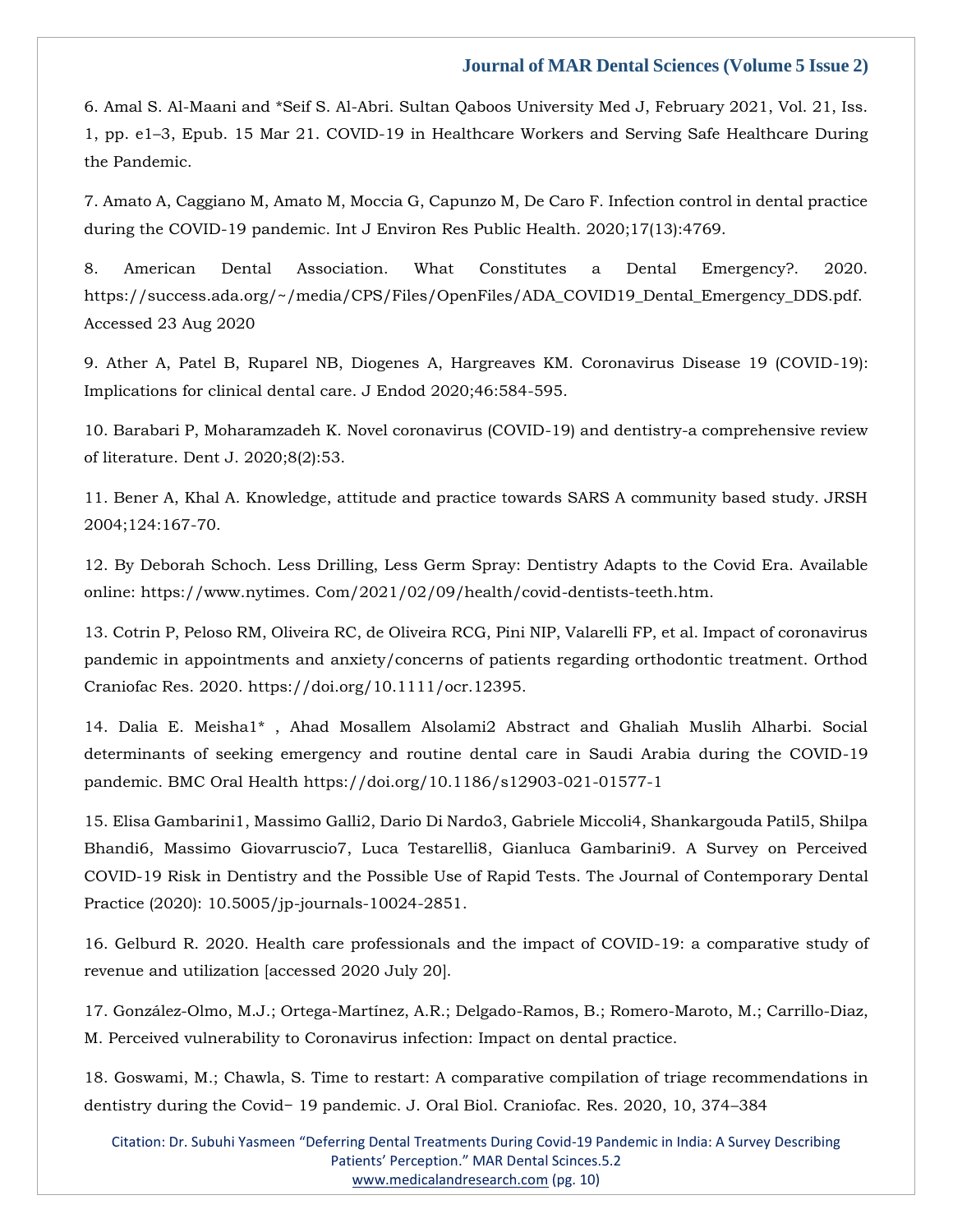[19. Meng L, Hua F, Bian Z. Coronavirus disease 2019 \(COVID-19\): Emerging and future challenges for](https://www.google.com/search?q=Coronavirus+disease+2019+%28COVID-19%29%3A+Emerging+and+future+challenges+for+dental+and+oral+medicine.+&sxsrf=APq-WBta0wmdkQ-TCDV0pk0UVAEVmE7OCA%3A1647426072117&ei=GLoxYtvcBuDE4-EPrfqUqAM&ved=0ahUKEwjbyMmutMr2AhVg4jgGHS09BTUQ4dUDCA8&oq=Coronavirus+disease+2019+%28COVID-19%29%3A+Emerging+and+future+challenges+for+dental+and+oral+medicine.+&gs_lcp=Cgdnd3Mtd2l6EAw6BwgjEOoCECdKBAhBGABKBAhGGABQ1gFY1gFgmAVoAXABeACAAWSIAWSSAQMwLjGYAQCgAQGgAQKwAQrAAQE&sclient=gws-wiz)  dental and oral medicine. J Dent [Res 2020;99:481-7. Doi:10.1177/0022034520914246.](https://www.google.com/search?q=Coronavirus+disease+2019+%28COVID-19%29%3A+Emerging+and+future+challenges+for+dental+and+oral+medicine.+&sxsrf=APq-WBta0wmdkQ-TCDV0pk0UVAEVmE7OCA%3A1647426072117&ei=GLoxYtvcBuDE4-EPrfqUqAM&ved=0ahUKEwjbyMmutMr2AhVg4jgGHS09BTUQ4dUDCA8&oq=Coronavirus+disease+2019+%28COVID-19%29%3A+Emerging+and+future+challenges+for+dental+and+oral+medicine.+&gs_lcp=Cgdnd3Mtd2l6EAw6BwgjEOoCECdKBAhBGABKBAhGGABQ1gFY1gFgmAVoAXABeACAAWSIAWSSAQMwLjGYAQCgAQGgAQKwAQrAAQE&sclient=gws-wiz)

[20. Monaghesh E, Hajizadeh A. The role of telehealth during COVID-19 outbreak: a systematic review](https://www.google.com/search?q=The+role+of+telehealth+during+COVID-19+outbreak%3A+a+systematic+review+based+on+current+evidence.&sxsrf=APq-WBsGI6BL9S7jWorXrSH6SRYaPt5_QA%3A1647425834045&ei=KrkxYuapAo2W4-EPhr2W2AE&ved=0ahUKEwjm5oa9s8r2AhUNyzgGHYaeBRsQ4dUDCA8&oq=The+role+of+telehealth+during+COVID-19+outbreak%3A+a+systematic+review+based+on+current+evidence.&gs_lcp=Cgdnd3Mtd2l6EAxKBAhBGABKBAhGGABQAFgAYABoAHABeACAAQCIAQCSAQCYAQA&sclient=gws-wiz)  [based on current evidence. BMC Public Health. 2020;20:1193.](https://www.google.com/search?q=The+role+of+telehealth+during+COVID-19+outbreak%3A+a+systematic+review+based+on+current+evidence.&sxsrf=APq-WBsGI6BL9S7jWorXrSH6SRYaPt5_QA%3A1647425834045&ei=KrkxYuapAo2W4-EPhr2W2AE&ved=0ahUKEwjm5oa9s8r2AhUNyzgGHYaeBRsQ4dUDCA8&oq=The+role+of+telehealth+during+COVID-19+outbreak%3A+a+systematic+review+based+on+current+evidence.&gs_lcp=Cgdnd3Mtd2l6EAxKBAhBGABKBAhGGABQAFgAYABoAHABeACAAQCIAQCSAQCYAQA&sclient=gws-wiz)

[21. Peloso RM, Pini NIP, Sundfeld Neto D, Mori AA, de Oliveira RCG, Valarelli FP, et al. How does the](https://www.google.com/search?q=ow+does+the+quarantine+resulting+from+COVID-19+impact+dental+appointments+and+patient+anxiety+levels%3F+&sxsrf=APq-WBvBrnJ2-NMWhUqrOBPl3-YWHvvs5Q%3A1647425800506&ei=CLkxYp23HqDH4-EPz-CD0AM&ved=0ahUKEwid24ets8r2AhWg4zgGHU_wADoQ4dUDCA8&oq=ow+does+the+quarantine+resulting+from+COVID-19+impact+dental+appointments+and+patient+anxiety+levels%3F+&gs_lcp=Cgdnd3Mtd2l6EAwyBwgjEOoCECcyBwgjEOoCECcyBwgjEOoCECcyBwgjEOoCECcyBwgjEOoCECcyBwgjEOoCECcyBwgjEOoCECcyBwgjEOoCECcyBwgjEOoCECcyBwgjEOoCECdKBAhBGABKBAhGGABQ1QFY1QFgywhoAXABeACAAQCIAQCSAQCYAQCgAQGgAQKwAQrAAQE&sclient=gws-wiz)  [quarantine resulting from COVID-19 impact dental appointments and patient anxiety levels? Braz Oral](https://www.google.com/search?q=ow+does+the+quarantine+resulting+from+COVID-19+impact+dental+appointments+and+patient+anxiety+levels%3F+&sxsrf=APq-WBvBrnJ2-NMWhUqrOBPl3-YWHvvs5Q%3A1647425800506&ei=CLkxYp23HqDH4-EPz-CD0AM&ved=0ahUKEwid24ets8r2AhWg4zgGHU_wADoQ4dUDCA8&oq=ow+does+the+quarantine+resulting+from+COVID-19+impact+dental+appointments+and+patient+anxiety+levels%3F+&gs_lcp=Cgdnd3Mtd2l6EAwyBwgjEOoCECcyBwgjEOoCECcyBwgjEOoCECcyBwgjEOoCECcyBwgjEOoCECcyBwgjEOoCECcyBwgjEOoCECcyBwgjEOoCECcyBwgjEOoCECcyBwgjEOoCECdKBAhBGABKBAhGGABQ1QFY1QFgywhoAXABeACAAQCIAQCSAQCYAQCgAQGgAQKwAQrAAQE&sclient=gws-wiz)  [Res. 2020;34:e84.](https://www.google.com/search?q=ow+does+the+quarantine+resulting+from+COVID-19+impact+dental+appointments+and+patient+anxiety+levels%3F+&sxsrf=APq-WBvBrnJ2-NMWhUqrOBPl3-YWHvvs5Q%3A1647425800506&ei=CLkxYp23HqDH4-EPz-CD0AM&ved=0ahUKEwid24ets8r2AhWg4zgGHU_wADoQ4dUDCA8&oq=ow+does+the+quarantine+resulting+from+COVID-19+impact+dental+appointments+and+patient+anxiety+levels%3F+&gs_lcp=Cgdnd3Mtd2l6EAwyBwgjEOoCECcyBwgjEOoCECcyBwgjEOoCECcyBwgjEOoCECcyBwgjEOoCECcyBwgjEOoCECcyBwgjEOoCECcyBwgjEOoCECcyBwgjEOoCECcyBwgjEOoCECdKBAhBGABKBAhGGABQ1QFY1QFgywhoAXABeACAAQCIAQCSAQCYAQCgAQGgAQKwAQrAAQE&sclient=gws-wiz)

[22. Prati C, Pelliccioni GA, Sambri V, et al. COVID-19: its impact on dental schools in Italy, clinical](https://www.google.com/search?q=COVID-19%3A+its+impact+on+dental+schools+in+Italy%2C+clinical+problems+in+endodontic+therapy+and+general+considerations&sxsrf=APq-WBu--ejvqxzzNq99gvpUszn70_Q_cA%3A1647425784783&ei=-LgxYoWyL9ae4-EPsc2BqA4&ved=0ahUKEwiFjsils8r2AhVWzzgGHbFmAOUQ4dUDCA8&oq=COVID-19%3A+its+impact+on+dental+schools+in+Italy%2C+clinical+problems+in+endodontic+therapy+and+general+considerations&gs_lcp=Cgdnd3Mtd2l6EAwyBwgjEOoCECcyBwgjEOoCECcyBwgjEOoCECcyBwgjEOoCECcyBwgjEOoCECcyBwgjEOoCECcyBwgjEOoCECcyBwgjEOoCECcyBwgjEOoCECcyBwgjEOoCECdKBAhBGABKBAhGGABQywNYywNgxgdoAXABeACAAQCIAQCSAQCYAQCgAQGgAQKwAQrAAQE&sclient=gws-wiz)  [problems in endodontic therapy and general considerations. Int Endod J 2020;53\(5\):723](https://www.google.com/search?q=COVID-19%3A+its+impact+on+dental+schools+in+Italy%2C+clinical+problems+in+endodontic+therapy+and+general+considerations&sxsrf=APq-WBu--ejvqxzzNq99gvpUszn70_Q_cA%3A1647425784783&ei=-LgxYoWyL9ae4-EPsc2BqA4&ved=0ahUKEwiFjsils8r2AhVWzzgGHbFmAOUQ4dUDCA8&oq=COVID-19%3A+its+impact+on+dental+schools+in+Italy%2C+clinical+problems+in+endodontic+therapy+and+general+considerations&gs_lcp=Cgdnd3Mtd2l6EAwyBwgjEOoCECcyBwgjEOoCECcyBwgjEOoCECcyBwgjEOoCECcyBwgjEOoCECcyBwgjEOoCECcyBwgjEOoCECcyBwgjEOoCECcyBwgjEOoCECcyBwgjEOoCECdKBAhBGABKBAhGGABQywNYywNgxgdoAXABeACAAQCIAQCSAQCYAQCgAQGgAQKwAQrAAQE&sclient=gws-wiz)–725. DOI: [10.1111/iej. 13291.](https://www.google.com/search?q=COVID-19%3A+its+impact+on+dental+schools+in+Italy%2C+clinical+problems+in+endodontic+therapy+and+general+considerations&sxsrf=APq-WBu--ejvqxzzNq99gvpUszn70_Q_cA%3A1647425784783&ei=-LgxYoWyL9ae4-EPsc2BqA4&ved=0ahUKEwiFjsils8r2AhVWzzgGHbFmAOUQ4dUDCA8&oq=COVID-19%3A+its+impact+on+dental+schools+in+Italy%2C+clinical+problems+in+endodontic+therapy+and+general+considerations&gs_lcp=Cgdnd3Mtd2l6EAwyBwgjEOoCECcyBwgjEOoCECcyBwgjEOoCECcyBwgjEOoCECcyBwgjEOoCECcyBwgjEOoCECcyBwgjEOoCECcyBwgjEOoCECcyBwgjEOoCECcyBwgjEOoCECdKBAhBGABKBAhGGABQywNYywNgxgdoAXABeACAAQCIAQCSAQCYAQCgAQGgAQKwAQrAAQE&sclient=gws-wiz)

[23. Raza M, Jain S, Sharma P, Kumar P, Shetty D, Juneja A. Awareness related to covid 19 among](https://www.google.com/search?q=Awareness+related+to+covid+19+among+dental+health-care+students+and+professionals+of+national+capital+region%3A+A+cross+sectional+study&sxsrf=APq-WBsJctBUW1qbwZ_dqlSnEoY2gog0WA%3A1647425765813&ei=5bgxYoSHMa6f4-EP3e6m-A8&ved=0ahUKEwjEjcKcs8r2AhWuzzgGHV23Cf8Q4dUDCA8&oq=Awareness+related+to+covid+19+among+dental+health-care+students+and+professionals+of+national+capital+region%3A+A+cross+sectional+study&gs_lcp=Cgdnd3Mtd2l6EAwyBwgjEOoCECcyBwgjEOoCECcyBwgjEOoCECcyBwgjEOoCECcyBwgjEOoCECcyBwgjEOoCECcyBwgjEOoCECcyBwgjEOoCECcyBwgjEOoCECcyBwgjEOoCECdKBAhBGABKBAhGGABQhAFYhAFgqghoAXABeACAAQCIAQCSAQCYAQCgAQGgAQKwAQrAAQE&sclient=gws-wiz)  [dental health-care students and professionals of national capital region: A cross sectional study. Indian](https://www.google.com/search?q=Awareness+related+to+covid+19+among+dental+health-care+students+and+professionals+of+national+capital+region%3A+A+cross+sectional+study&sxsrf=APq-WBsJctBUW1qbwZ_dqlSnEoY2gog0WA%3A1647425765813&ei=5bgxYoSHMa6f4-EP3e6m-A8&ved=0ahUKEwjEjcKcs8r2AhWuzzgGHV23Cf8Q4dUDCA8&oq=Awareness+related+to+covid+19+among+dental+health-care+students+and+professionals+of+national+capital+region%3A+A+cross+sectional+study&gs_lcp=Cgdnd3Mtd2l6EAwyBwgjEOoCECcyBwgjEOoCECcyBwgjEOoCECcyBwgjEOoCECcyBwgjEOoCECcyBwgjEOoCECcyBwgjEOoCECcyBwgjEOoCECcyBwgjEOoCECcyBwgjEOoCECdKBAhBGABKBAhGGABQhAFYhAFgqghoAXABeACAAQCIAQCSAQCYAQCgAQGgAQKwAQrAAQE&sclient=gws-wiz)  [J Dent Sci 2020;12:209-15.](https://www.google.com/search?q=Awareness+related+to+covid+19+among+dental+health-care+students+and+professionals+of+national+capital+region%3A+A+cross+sectional+study&sxsrf=APq-WBsJctBUW1qbwZ_dqlSnEoY2gog0WA%3A1647425765813&ei=5bgxYoSHMa6f4-EP3e6m-A8&ved=0ahUKEwjEjcKcs8r2AhWuzzgGHV23Cf8Q4dUDCA8&oq=Awareness+related+to+covid+19+among+dental+health-care+students+and+professionals+of+national+capital+region%3A+A+cross+sectional+study&gs_lcp=Cgdnd3Mtd2l6EAwyBwgjEOoCECcyBwgjEOoCECcyBwgjEOoCECcyBwgjEOoCECcyBwgjEOoCECcyBwgjEOoCECcyBwgjEOoCECcyBwgjEOoCECcyBwgjEOoCECcyBwgjEOoCECdKBAhBGABKBAhGGABQhAFYhAFgqghoAXABeACAAQCIAQCSAQCYAQCgAQGgAQKwAQrAAQE&sclient=gws-wiz)

[24. Roy D, Tripathy S, Kar SK, Sharma N, Verma SK, Kaushal V. Study of knowledge, attitude, anxiety](https://www.google.com/search?q=Study+of+knowledge%2C+attitude%2C+anxiety+perceived+mental+healthcare+need+in+Indian+population+during+COVID-19+pandemic.+&sxsrf=APq-WBs1XDUcJ6O3Vxr2P76Z4-OxheBDpw%3A1647425707754&ei=q7gxYsHQLcWP4-EPitegkAI&ved=0ahUKEwiB0uqAs8r2AhXFxzgGHYorCCIQ4dUDCA8&oq=Study+of+knowledge%2C+attitude%2C+anxiety+perceived+mental+healthcare+need+in+Indian+population+during+COVID-19+pandemic.+&gs_lcp=Cgdnd3Mtd2l6EAwyBwgjEOoCECcyBwgjEOoCECcyBwgjEOoCECcyBwgjEOoCECcyBwgjEOoCECcyBwgjEOoCECcyBwgjEOoCECcyBwgjEOoCECcyBwgjEOoCECcyBwgjEOoCECdKBAhBGABKBAhGGABQ9wJY9wJg6wdoAXAAeACAAQCIAQCSAQCYAQCgAQGgAQKwAQrAAQE&sclient=gws-wiz)  [perceived mental healthcare need in Indian population during COVID-19 pandemic. Asian J Psychiatr](https://www.google.com/search?q=Study+of+knowledge%2C+attitude%2C+anxiety+perceived+mental+healthcare+need+in+Indian+population+during+COVID-19+pandemic.+&sxsrf=APq-WBs1XDUcJ6O3Vxr2P76Z4-OxheBDpw%3A1647425707754&ei=q7gxYsHQLcWP4-EPitegkAI&ved=0ahUKEwiB0uqAs8r2AhXFxzgGHYorCCIQ4dUDCA8&oq=Study+of+knowledge%2C+attitude%2C+anxiety+perceived+mental+healthcare+need+in+Indian+population+during+COVID-19+pandemic.+&gs_lcp=Cgdnd3Mtd2l6EAwyBwgjEOoCECcyBwgjEOoCECcyBwgjEOoCECcyBwgjEOoCECcyBwgjEOoCECcyBwgjEOoCECcyBwgjEOoCECcyBwgjEOoCECcyBwgjEOoCECcyBwgjEOoCECdKBAhBGABKBAhGGABQ9wJY9wJg6wdoAXAAeACAAQCIAQCSAQCYAQCgAQGgAQKwAQrAAQE&sclient=gws-wiz)  [2020;51:102083.](https://www.google.com/search?q=Study+of+knowledge%2C+attitude%2C+anxiety+perceived+mental+healthcare+need+in+Indian+population+during+COVID-19+pandemic.+&sxsrf=APq-WBs1XDUcJ6O3Vxr2P76Z4-OxheBDpw%3A1647425707754&ei=q7gxYsHQLcWP4-EPitegkAI&ved=0ahUKEwiB0uqAs8r2AhXFxzgGHYorCCIQ4dUDCA8&oq=Study+of+knowledge%2C+attitude%2C+anxiety+perceived+mental+healthcare+need+in+Indian+population+during+COVID-19+pandemic.+&gs_lcp=Cgdnd3Mtd2l6EAwyBwgjEOoCECcyBwgjEOoCECcyBwgjEOoCECcyBwgjEOoCECcyBwgjEOoCECcyBwgjEOoCECcyBwgjEOoCECcyBwgjEOoCECcyBwgjEOoCECcyBwgjEOoCECdKBAhBGABKBAhGGABQ9wJY9wJg6wdoAXAAeACAAQCIAQCSAQCYAQCgAQGgAQKwAQrAAQE&sclient=gws-wiz)

[25. Sabino-Silva R, Jardim AC, Siqueira WL. Coronavirus COVID-19 impacts to dentistry and potential](https://www.ingsa.org/covidtag/covid-19-commentary/shamsoddin-equity/%20(accessed%20on%205%20December%202020).)  [salivary diagnosis. Clin Oral Investig 2020;24:1619-21. Doi:10.1007/s00784-020-03248-x.](https://www.ingsa.org/covidtag/covid-19-commentary/shamsoddin-equity/%20(accessed%20on%205%20December%202020).)

[26. Shamsoddin, E. Substantial Aspects of Health Equity During and After COVID-19 Pandemic: A](file:///C:/Users/Arief%20Mahimudh/Desktop/MARCH%20Proofs/26.%20Shamsoddin,%20E.%20Substantial%20Aspects%20of%20Health%20Equity%20During%20and%20After%20COVID-19%20Pandemic:%20A%20Critical%20Review.%20Available%20online:%20https:/www.ingsa.org/covidtag/covid-19-commentary/shamsoddin-equity/%20(accessed%20on%205%20December%202020).)  [Critical Review. Available online: https://www.ingsa.org/covidtag/covid-19-commentary/shamsoddin](file:///C:/Users/Arief%20Mahimudh/Desktop/MARCH%20Proofs/26.%20Shamsoddin,%20E.%20Substantial%20Aspects%20of%20Health%20Equity%20During%20and%20After%20COVID-19%20Pandemic:%20A%20Critical%20Review.%20Available%20online:%20https:/www.ingsa.org/covidtag/covid-19-commentary/shamsoddin-equity/%20(accessed%20on%205%20December%202020).)[equity/ \(accessed on 5 December 2020\).](file:///C:/Users/Arief%20Mahimudh/Desktop/MARCH%20Proofs/26.%20Shamsoddin,%20E.%20Substantial%20Aspects%20of%20Health%20Equity%20During%20and%20After%20COVID-19%20Pandemic:%20A%20Critical%20Review.%20Available%20online:%20https:/www.ingsa.org/covidtag/covid-19-commentary/shamsoddin-equity/%20(accessed%20on%205%20December%202020).)

[27. Shamsoddin, E.; DeTora, L.M.; Tovani-Palone, M.R.; Bierer, B.E. Dental Care in Times of the COVID-](file:///C:/Users/Arief%20Mahimudh/Desktop/MARCH%20Proofs/27.%20Shamsoddin,%20E.;%20DeTora,%20L.M.;%20Tovani-Palone,%20M.R.;%20Bierer,%20B.E.%20Dental%20Care%20in%20Times%20of%20the%20COVID-19%20Pandemic:%20A%20Review.%20Med.%20Sci.%202021,%209,%2013.%20https:/doi.org/10.3390/%20medsci9010013)[19 Pandemic: A Review. Med. Sci. 2021, 9, 13. https://doi.org/10.3390/ medsci9010013](file:///C:/Users/Arief%20Mahimudh/Desktop/MARCH%20Proofs/27.%20Shamsoddin,%20E.;%20DeTora,%20L.M.;%20Tovani-Palone,%20M.R.;%20Bierer,%20B.E.%20Dental%20Care%20in%20Times%20of%20the%20COVID-19%20Pandemic:%20A%20Review.%20Med.%20Sci.%202021,%209,%2013.%20https:/doi.org/10.3390/%20medsci9010013)

[28. Singh H, Kumar A, Gupta A, Redhu A, Singh A. Impact of COVID-19 on Indian dentists: A cross](https://www.google.com/search?q=Impact+of+COVID-19+on+Indian+dentists%3A+A+cross+sectional+survey.&sxsrf=APq-WBu_A1PTnPeK2ry9R9YZ4DGfbGU-LQ%3A1647425685346&ei=lbgxYtjLFLyZ4-EPnOiK2Ak&ved=0ahUKEwiY6pL2ssr2AhW8zDgGHRy0ApsQ4dUDCA8&oq=Impact+of+COVID-19+on+Indian+dentists%3A+A+cross+sectional+survey.&gs_lcp=Cgdnd3Mtd2l6EAw6BwgjEOoCECdKBAhBGABKBAhGGABQ1gRY1gRgwQhoAXAAeACAAf4CiAH-ApIBAzMtMZgBAKABAaABArABCsABAQ&sclient=gws-wiz)  [sectional survey. J Indian Acad Oral Med Radiol 2020;32:360-5.](https://www.google.com/search?q=Impact+of+COVID-19+on+Indian+dentists%3A+A+cross+sectional+survey.&sxsrf=APq-WBu_A1PTnPeK2ry9R9YZ4DGfbGU-LQ%3A1647425685346&ei=lbgxYtjLFLyZ4-EPnOiK2Ak&ved=0ahUKEwiY6pL2ssr2AhW8zDgGHRy0ApsQ4dUDCA8&oq=Impact+of+COVID-19+on+Indian+dentists%3A+A+cross+sectional+survey.&gs_lcp=Cgdnd3Mtd2l6EAw6BwgjEOoCECdKBAhBGABKBAhGGABQ1gRY1gRgwQhoAXAAeACAAf4CiAH-ApIBAzMtMZgBAKABAaABArABCsABAQ&sclient=gws-wiz)

[29. Spagnuolo G, De Vito D, Rengo S, Tatullo M. COVID-19 Outbreak: An Overview on Dentistry. Int J](https://www.google.com/search?q=An+Overview+on+Dentistry&sxsrf=APq-WBuQF9lUiOLNGD2FGw0OyDAdwZvxUA%3A1647425650423&ei=crgxYpy6GdzE4-EPnoO8iAE&ved=0ahUKEwicu7_lssr2AhVc4jgGHZ4BDxEQ4dUDCA8&oq=An+Overview+on+Dentistry&gs_lcp=Cgdnd3Mtd2l6EAwyBggAEBYQHjoHCCMQ6gIQJ0oECEEYAEoECEYYAFCdAlidAmCPBmgBcAB4AIABlQGIAZUBkgEDMC4xmAEAoAEBoAECsAEKwAEB&sclient=gws-wiz)  [Environ Res Public Health. 2020;17:2094.](https://www.google.com/search?q=An+Overview+on+Dentistry&sxsrf=APq-WBuQF9lUiOLNGD2FGw0OyDAdwZvxUA%3A1647425650423&ei=crgxYpy6GdzE4-EPnoO8iAE&ved=0ahUKEwicu7_lssr2AhVc4jgGHZ4BDxEQ4dUDCA8&oq=An+Overview+on+Dentistry&gs_lcp=Cgdnd3Mtd2l6EAwyBggAEBYQHjoHCCMQ6gIQJ0oECEEYAEoECEYYAFCdAlidAmCPBmgBcAB4AIABlQGIAZUBkgEDMC4xmAEAoAEBoAECsAEKwAEB&sclient=gws-wiz)

[30. Stefano Martina1\\* , Alessandra Amato1, Paolo Faccioni2, Alfredo Iandolo1, Massimo Amato1 and](file:///C:/Users/Arief%20Mahimudh/Desktop/MARCH%20Proofs/30.%20Stefano%20Martina1*%20,%20Alessandra%20Amato1,%20Paolo%20Faccioni2,%20Alfredo%20Iandolo1,%20Massimo%20Amato1%20and%20Roberto%20Rongo.%20The%20perception%20of%20COVID-19%20among%20Italian%20dental%20patients:%20an%20orthodontic%20point%20of%20view.%20Progress%20in%20Orthodontics(2021)%2022:11%20https:/doi.org/10.1186/s40510-021-00355-7.)  [Roberto Rongo. The perception of COVID-19 among Italian dental patients: an orthodontic point of view.](file:///C:/Users/Arief%20Mahimudh/Desktop/MARCH%20Proofs/30.%20Stefano%20Martina1*%20,%20Alessandra%20Amato1,%20Paolo%20Faccioni2,%20Alfredo%20Iandolo1,%20Massimo%20Amato1%20and%20Roberto%20Rongo.%20The%20perception%20of%20COVID-19%20among%20Italian%20dental%20patients:%20an%20orthodontic%20point%20of%20view.%20Progress%20in%20Orthodontics(2021)%2022:11%20https:/doi.org/10.1186/s40510-021-00355-7.)  Progress in Orthodontics [\(2021\) 22:11 https://doi.org/10.1186/s40510-021-00355-7.](file:///C:/Users/Arief%20Mahimudh/Desktop/MARCH%20Proofs/30.%20Stefano%20Martina1*%20,%20Alessandra%20Amato1,%20Paolo%20Faccioni2,%20Alfredo%20Iandolo1,%20Massimo%20Amato1%20and%20Roberto%20Rongo.%20The%20perception%20of%20COVID-19%20among%20Italian%20dental%20patients:%20an%20orthodontic%20point%20of%20view.%20Progress%20in%20Orthodontics(2021)%2022:11%20https:/doi.org/10.1186/s40510-021-00355-7.)

[31. Sun J, Xu Y, Qu Q, Luo W. Knowledge of and attitudes toward COVID-19 among parents of child](https://www.google.com/search?q=Knowledge+of+and+attitudes+toward+COVID-19+among+parents+of+child+dental+patients+during+the+outbreak&sxsrf=APq-WBtS4UBQNxGRdEgyfiv4FMN5wYIQyA%3A1647425623236&ei=V7gxYvqCDuaZ4-EP0ZyCwAc&ved=0ahUKEwi6isTYssr2AhXmzDgGHVGOAHgQ4dUDCA8&oq=Knowledge+of+and+attitudes+toward+COVID-19+among+parents+of+child+dental+patients+during+the+outbreak&gs_lcp=Cgdnd3Mtd2l6EAwyBwgjEOoCECcyBwgjEOoCECcyBwgjEOoCECcyBwgjEOoCECcyBwgjEOoCECcyBwgjEOoCECcyBwgjEOoCECcyBwgjEOoCECcyBwgjEOoCECcyBwgjEOoCECdKBAhBGABKBAhGGABQH1gfYIUEaAFwAHgAgAEAiAEAkgEAmAEAoAEBoAECsAEKwAEB&sclient=gws-wiz)  [dental patients during the outbreak. Braz Oral Res. 2020;34:e066.](https://www.google.com/search?q=Knowledge+of+and+attitudes+toward+COVID-19+among+parents+of+child+dental+patients+during+the+outbreak&sxsrf=APq-WBtS4UBQNxGRdEgyfiv4FMN5wYIQyA%3A1647425623236&ei=V7gxYvqCDuaZ4-EP0ZyCwAc&ved=0ahUKEwi6isTYssr2AhXmzDgGHVGOAHgQ4dUDCA8&oq=Knowledge+of+and+attitudes+toward+COVID-19+among+parents+of+child+dental+patients+during+the+outbreak&gs_lcp=Cgdnd3Mtd2l6EAwyBwgjEOoCECcyBwgjEOoCECcyBwgjEOoCECcyBwgjEOoCECcyBwgjEOoCECcyBwgjEOoCECcyBwgjEOoCECcyBwgjEOoCECcyBwgjEOoCECcyBwgjEOoCECdKBAhBGABKBAhGGABQH1gfYIUEaAFwAHgAgAEAiAEAkgEAmAEAoAEBoAECsAEKwAEB&sclient=gws-wiz)

Citation: Dr. Subuhi Yasmeen "Deferring Dental Treatments During Covid-19 Pandemic in India: A Survey Describing Patients' Perception." MAR Dental Scinces.5.2 [www.medicalandresearch.com](http://www.medicalandresearch.com/) (pg. 11)